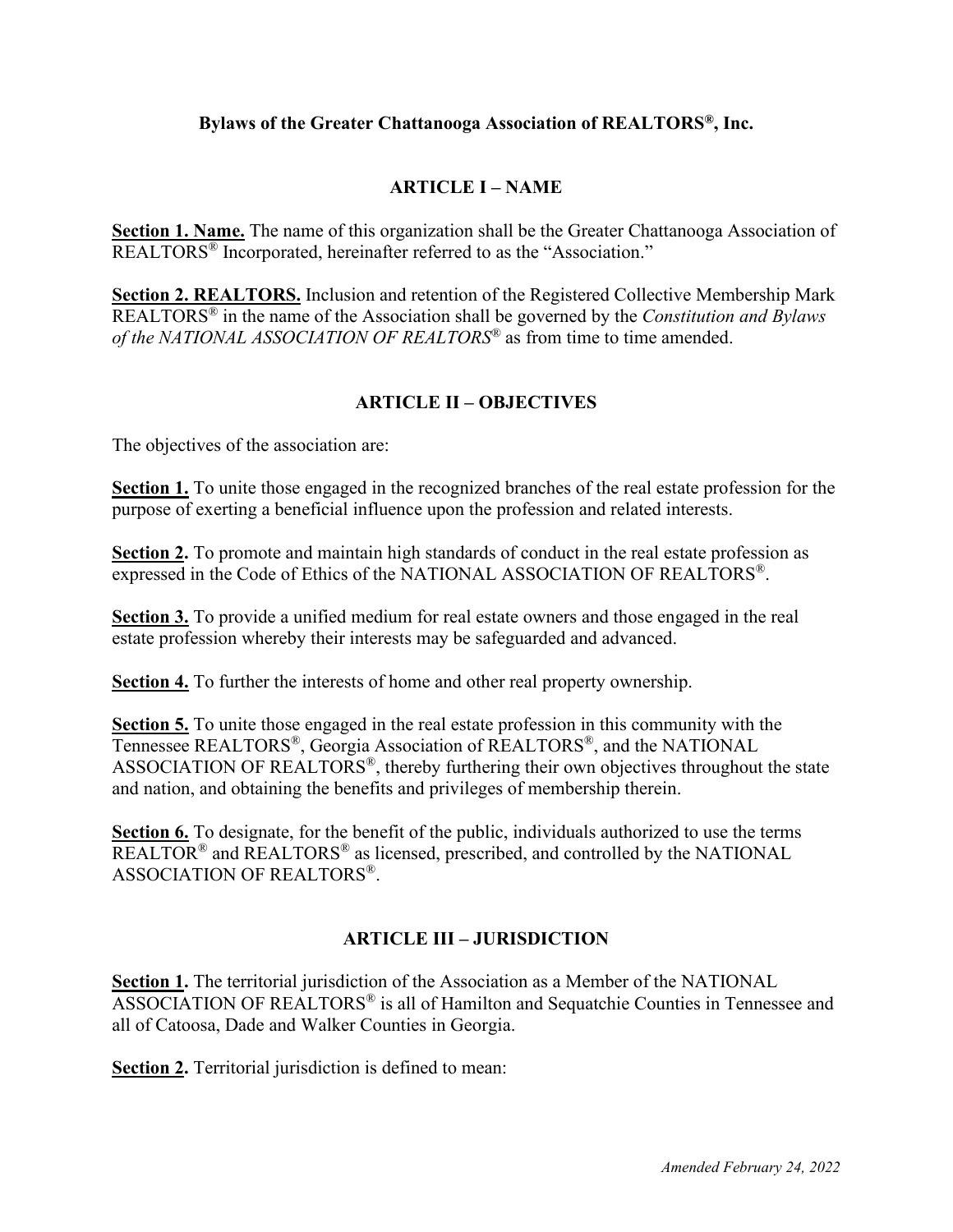(a) The right and duty to control the use of the terms  $REALTOR^{\circledast}$  and  $REALTORS^{\circledast}$ , subject to the conditions set forth in these Bylaws and those of the NATIONAL ASSOCIATION OF REALTORS®, in return for which the Association agrees to protect and safeguard the property rights of the National Association in the terms.

## **ARTICLE IV – MEMBERSHIP**

**Section 1.** There shall be six classes of members, as follows:

**(a) REALTOR® Members.** REALTOR® Members, whether primary or secondary shall be:

(1) Individuals who, as sole proprietors, partners, corporate officers, or branch office managers, are engaged actively in the real estate profession, including buying, selling, exchanging, renting or leasing, managing, appraising for others for compensation, counseling, building, developing or subdividing real estate, and who maintain or are associated with an established real estate office in the state of Tennessee or a state contiguous thereto. All persons who are partners in a partnership, or all officers in a corporation who are actively engaged in the real estate profession within the state or a state contiguous thereto shall qualify for  $REALTOR^{\circledR}$  Membership only, and each is required to hold REALTOR® Membership (except as provided in the following paragraph) in an association of REALTORS<sup>®</sup> within the state or a state contiguous thereto unless otherwise qualified for Institute Affiliate Membership as described in Section l (b) of Article IV.

In the case of a real estate firm, partnership, or corporation, whose business activity is substantially all commercial, only those principals actively engaged in the real estate business in connection with the same office, or any other offices, within the jurisdiction of the Association in which one of the firm's principals holds REALTOR® membership shall be required to hold  $REALTOR^®$  membership unless otherwise qualified for Institute Affiliate Membership as described in Section 1 (b) of Article IV.

### *NOTE: REALTOR® members may obtain membership in a "secondary" association in another state.*

(2) Individuals who are engaged in the real estate profession other than as sole proprietors, partners, corporate officers, or branch office managers and are associated with a REALTOR<sup>®</sup> Member and meet the qualifications set out in Article V.

(3) Franchise REALTOR® Membership. Corporate officers (who may be licensed or unlicensed) of a real estate brokerage franchise organization with at least one hundred fifty (150) franchisees located within the United States, its insular possessions and the commonwealth of Puerto Rico, elected to membership pursuant to the provisions in the NAR *Constitution and Bylaws*. Such individuals shall enjoy all of the rights, privileges and obligations of REALTOR<sup>®</sup> membership (including compliance with the Code of Ethics) except: obligations related to association mandated education, meeting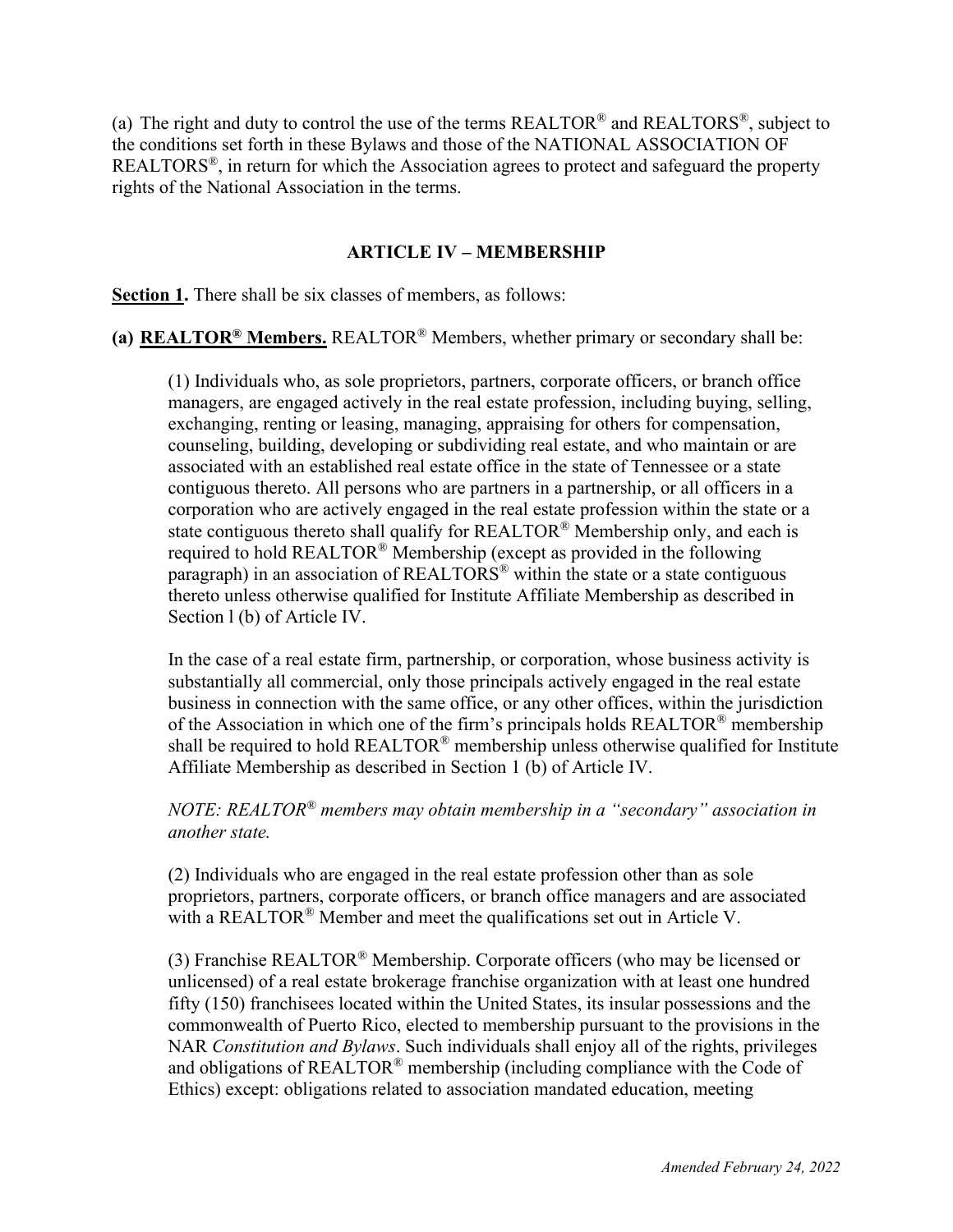attendance, or indoctrination classes or other similar requirements; the right to use the term REALTOR<sup>®</sup> in connection with their franchise organization's name; and the right to hold elective office in the local association, state association and National Association.

(4) Primary and Secondary REALTOR<sup>®</sup> Members. An individual is a primary member if the Association pays state and national dues based on such member. An individual is a secondary member if state and National dues are remitted through another association. One of the principals in a real estate firm must be a Designated REALTOR<sup>®</sup> member of the Association in order for licensees affiliated with the firm to select the Association as their "primary" association.

(5) Designated REALTOR<sup>®</sup> Members. Each firm (or office in the case of firms with multiple office locations) shall designate in writing one REALTOR® Member who shall be responsible for all duties and obligations of membership, including the obligation to arbitrate (or to mediate if required by the Association) pursuant to Article 17 of the Code of Ethics and the payment of Association dues as established in Article X of the Bylaws. The "Designated REALTOR<sup>®</sup>" must be a sole proprietor, partner, corporate officer or branch office manager acting on behalf of the firm's principal(s) and must meet all other qualifications for REALTOR<sup>®</sup> Membership established in Article V, Section 2, of the Bylaws.

**(b) Institute Affiliate Members.** Institute Affiliate members shall be individuals who hold a professional designation by an Institute, Society, or Council affiliated with the NATIONAL ASSOCIATION OF REALTORS® that addresses a specialty area other than residential brokerage or individuals who otherwise hold a class of membership in such Institute, Society or Council that confers the right to hold office. Any such individual, if otherwise eligible, may elect to hold REALTOR® membership, subject to payment of applicable dues for such membership.

**(c) Affiliate Members.** Affiliate Members shall be real estate owners and other individuals or firms who, while not engaged in the real estate profession as defined in paragraphs (a) or (b) of this Section, have interests requiring information concerning real estate, and are in sympathy with the objectives of the Association.

**(d) Public Service Members.** Public Service Members shall be individuals who are interested in the real estate profession as employees of or affiliated with educational, public utility, governmental or other similar organizations, but are not engaged in the real estate profession on their own account or in association with an established real estate business.

**(e) Honorary Members.** Honorary Members shall be individuals not engaged in the real estate profession who have performed notable service for the real estate profession, for the Association, or for the public.

**(f) Student Members.** Student Members shall be individuals who are seeking an undergraduate or graduate degree with a specialization or major in real estate at institutions of higher learning, and who have completed at least two years of college and at least one college-level course in real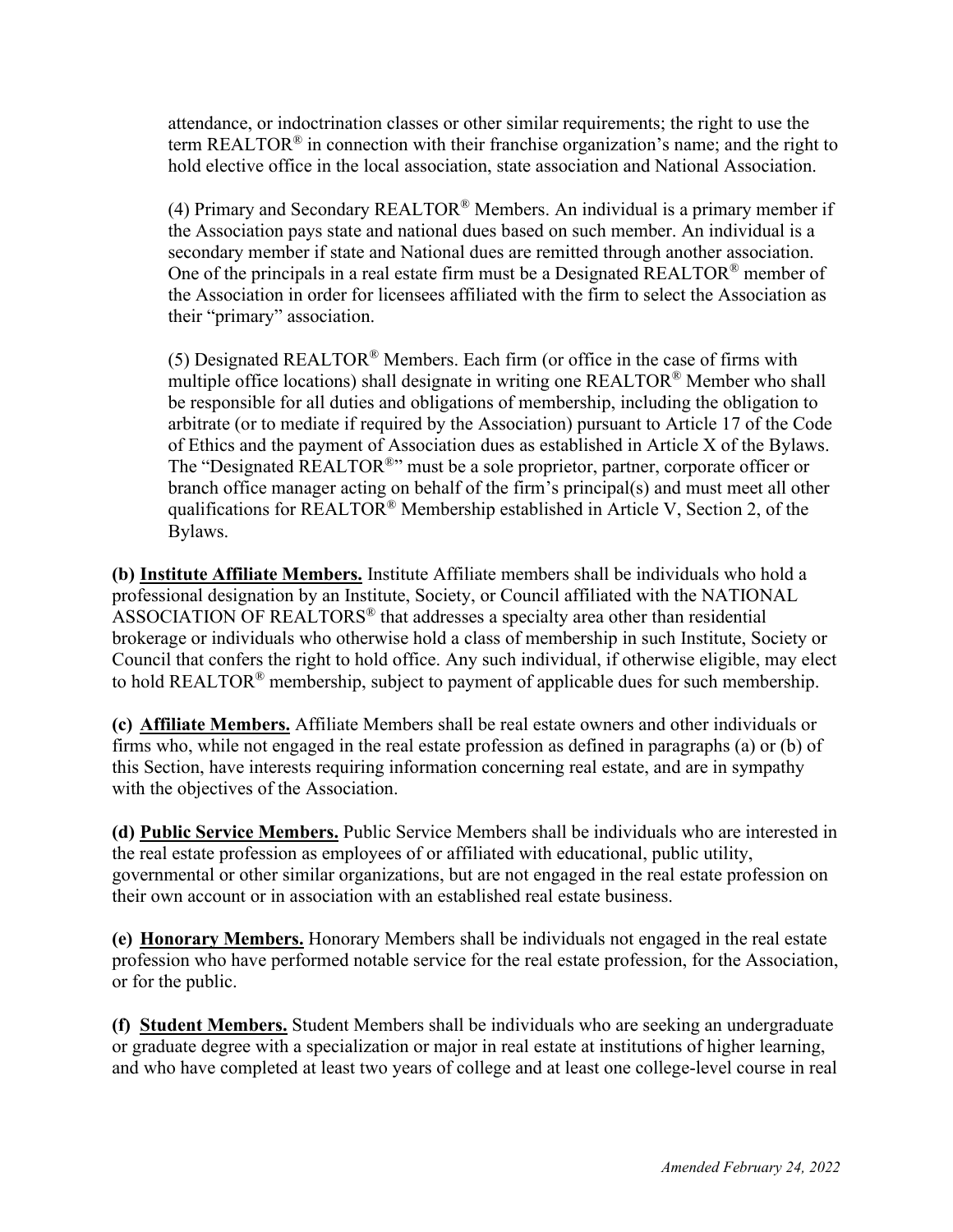estate, but are not engaged in the real estate profession on their own account or not associated with an established real estate office.

### **ARTICLE V – QUALIFICATION & ELECTION**

### **Section 1. Application**

(a) An application for membership shall be made in such manner and form as may be prescribed by the Board of Directors and made available to anyone requesting it. The application form shall contain among the statements to be signed by the applicant (l) that applicant agrees as a condition to membership to thoroughly familiarize himself with the Code of Ethics of the NATIONAL ASSOCIATION OF REALTORS®, the Constitutions, Bylaws, and Rules and Regulations of the Association, the State and National Associations, and if elected a member, will abide by the Constitutions and Bylaws and Rules and Regulations of the Association, State and National Associations, and if a REALTOR® member will abide by the Code of Ethics of the NATIONAL ASSOCIATION OF REALTORS®, including the obligation to arbitrate (or to mediate if required by the Association) controversies arising out of real estate transactions as specified by Article l7 of the Code of Ethics, and as further specified in the *Code of Ethics and Arbitration Manual* of the NATIONAL ASSOCIATION OF REALTORS®, as from time to time amended, and (2) that applicant consents that the Association, through its Membership Committee or otherwise, may invite and receive information and comment about applicant from any member or other persons, and that applicant agrees that any information and comment furnished to the Association by any person in response to the invitation shall be conclusively deemed to be privileged and not form the basis of any action for slander, libel, or defamation of character. The applicant shall, with the form of application, have access to a copy of the Bylaws, Constitution, Rules and Regulations, and Code of Ethics referred to above.

### **Section 2. Qualification**

(a) An applicant for REALTOR® Membership who is a sole proprietor, partner, corporate officer, or branch office manager of a real estate firm shall supply evidence satisfactory to the Association through its Membership Committee or otherwise, that he is actively engaged in the real estate profession, and maintains a current, valid real estate broker's or salesperson's license or is licensed or certified by an appropriate state regulatory agency to engage in the appraisal of real property, has a place of business within the state or a state contiguous thereto (unless a secondary member), has no record of recent or pending bankruptcy \*, has no record of official sanctions involving unprofessional conduct \*\*, agrees to complete a course of instruction covering the Bylaws and Rules and Regulations of the Association, the Bylaws of the State Association, and the *Constitution and Bylaws* and Code of Ethics of the NATIONAL ASSOCIATION OF REALTORS®, and shall pass such reasonable and nondiscriminatory written examination thereon, as may be required by the committee, and shall agree that if elected to membership, he will abide by such *Constitution*, Bylaws, Rules and Regulations, and Code of Ethics.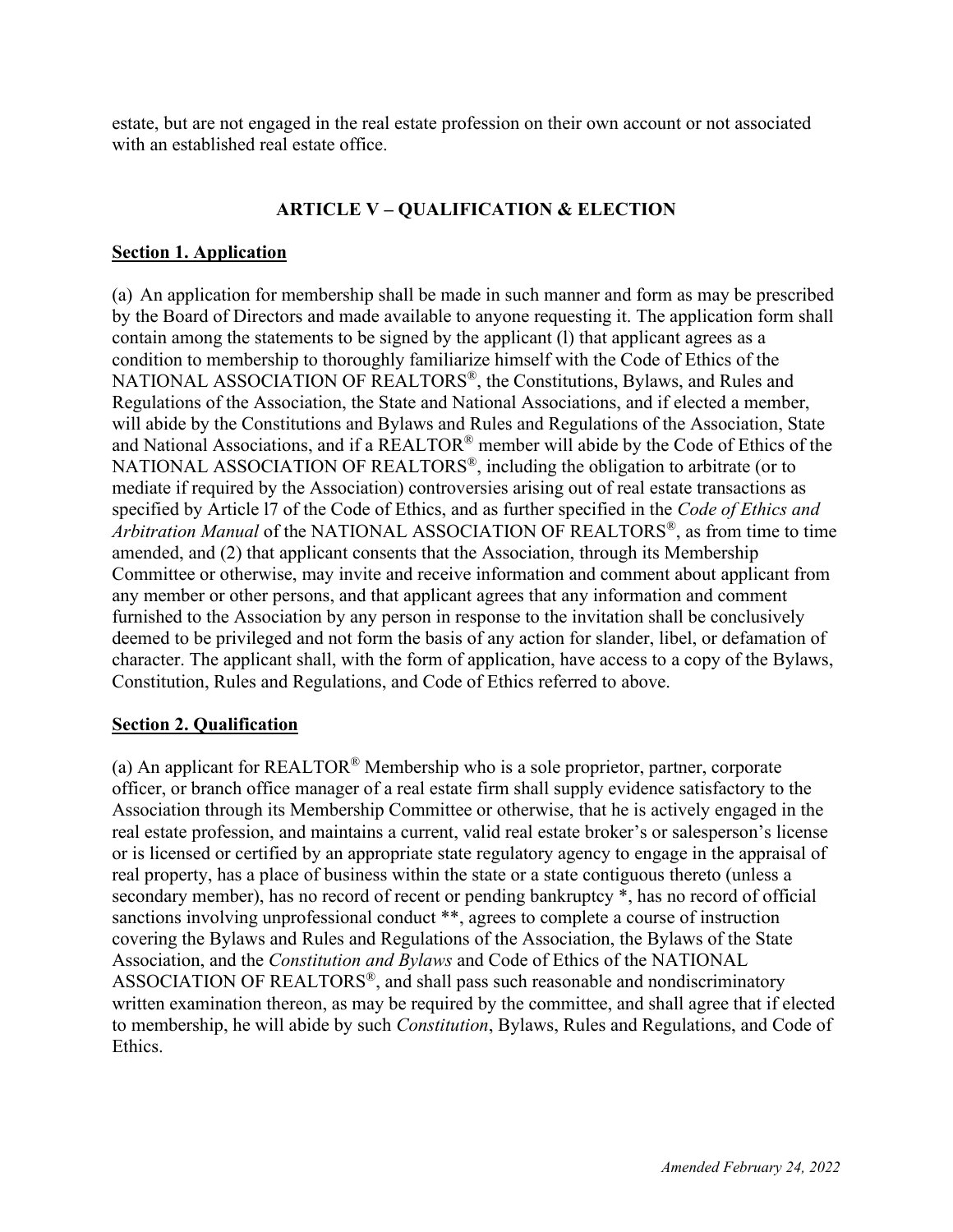\*No recent or pending bankruptcy is intended to mean that the applicant or any real estate firm in which the applicant is a sole proprietor, general partner, or corporate officer, or branch office manager, is not involved in any pending bankruptcy or insolvency proceedings or, has not been adjudged bankrupt in the past three (3) years. If a bankruptcy proceeding as described above exists, membership may not be rejected unless the Association establishes that its interests and those of its members and the public could not be adequately protected by requiring that the bankrupt applicant pay cash in advance for Association and MLS fees for up to one (1) year from the date that membership is approved or from the date that the applicant is discharged from bankruptcy (whichever is later). In the event that an existing member initiates bankruptcy proceedings, the member may be placed on a "cash basis" from the date that bankruptcy is initiated until one (1) year from the date that the member has been discharged from bankruptcy.

\*\*No record of official sanctions involving unprofessional conduct is intended to mean that the Association may only consider:

- A. judgments within the past three (3) years of violations of (1) civil rights laws, (2) real estate license laws, and (3) or other laws prohibiting unprofessional conduct against the applicant rendered by the courts or other lawful authorities.
- B. criminal convictions if (1) crime was punishable by death or imprisonment in excess of one (1) year under the law under which the applicant was convicted, and (2) no more than then (1) year have elapsed since the date of the conviction or the release of the application from the confinement imposed for that conviction, whichever is the later date.

*NOTE: Article IV, Section 2, of the NAR Bylaws prohibits the Association from knowingly granting REALTOR® membership to any applicant who has an unfulfilled sanction pending which was imposed by another Board or Association of REALTORS® for violation of the Code of Ethics.* 

(b) Individuals who are actively engaged in the real estate profession other than as sole proprietors, partners, corporate officers, or branch office managers in order to qualify for REALTOR<sup>®</sup> Membership, shall at the time of application, be associated either as an employee or as an independent contractor with a Designated REALTOR® Member of the Association or a Designated REALTOR® Member of another Association (if a secondary member) and must maintain a current, valid real estate broker's or salesperson's license or be licensed or certified by an appropriate state regulatory agency to engage in the appraisal of real property, shall complete a course of instruction covering the Bylaws and Rules and Regulations of the Association, the Bylaws of the State Association, and the Constitution and Bylaws and Code of Ethics of the NATIONAL ASSOCIATION OF REALTORS<sup>®</sup> and shall agree in writing that if elected to membership he will abide by such Constitution, Bylaws, Rules and Regulations, and the Code of Ethics.

\*No record of official sanctions involving unprofessional conduct is intended to mean that the Association may only consider:

A. judgments within the past three (3) years of violations of (1) civil rights laws, (2) real estate license laws, and (3) or other laws prohibiting unprofessional conduct against the applicant rendered by the courts or other lawful authorities.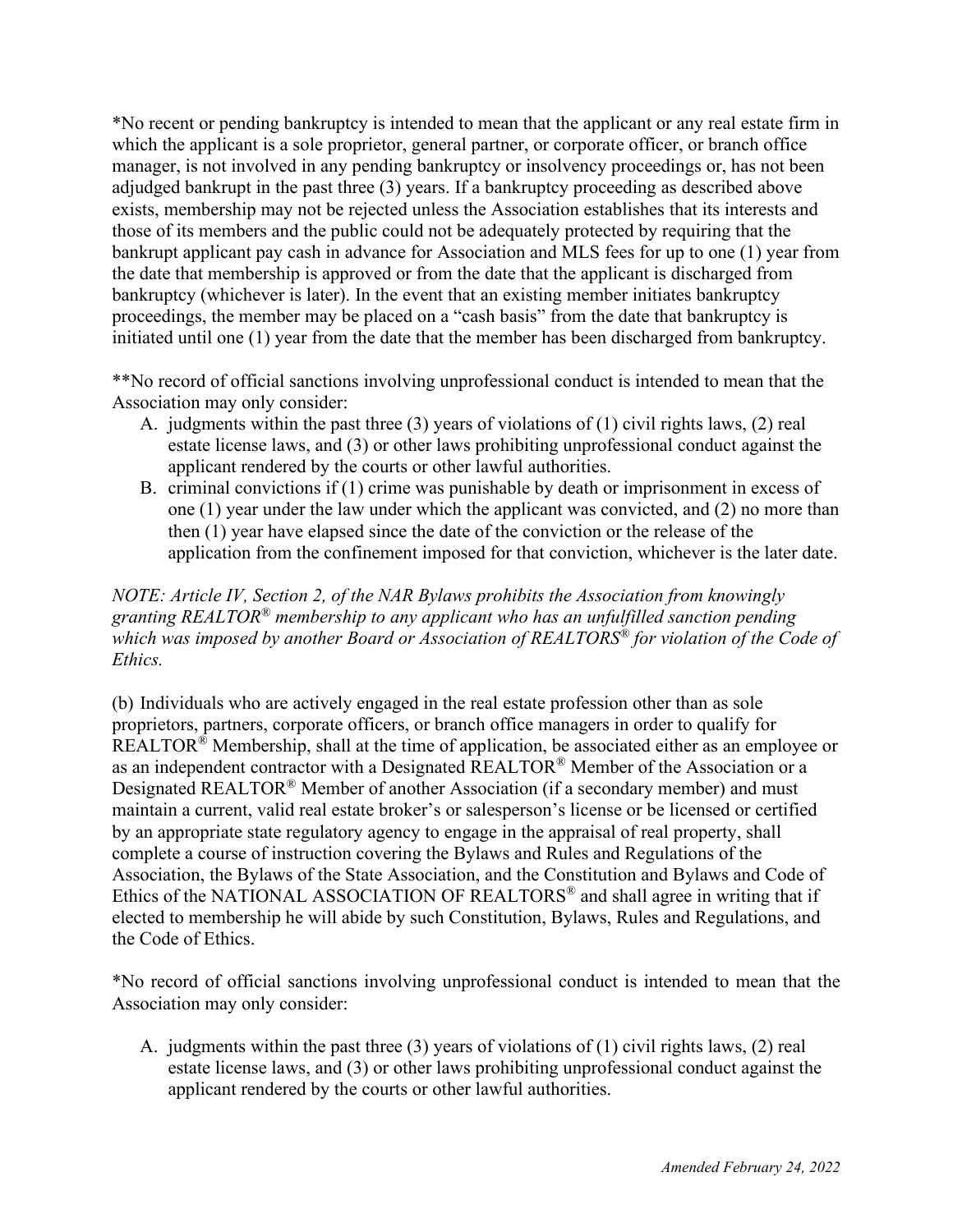B. criminal convictions if (1) crime was punishable by death or imprisonment in excess of one (1) year under the law under which the applicant was convicted, and (2) no more than ten (10) years have elapsed since the date of the conviction or the release of the applicant from the confinement imposed for that conviction, whichever is the later date.

*NOTE: Article IV, Section 2, of the NAR Bylaws prohibits the Association from knowingly granting REALTOR® membership to any applicant who has an unfulfilled sanction pending which was imposed by another Board or Association of REALTORS® for violation of the Code of Ethics.* 

(c) The Association will also consider the following in determining an applicant's qualifications for REALTOR® membership:

- 1. All final findings of Code of Ethics violations and violations of other membership duties in this or any other REALTOR<sup>®</sup> association within the past three (3) years
- 2. Pending ethics complaints (or hearings)
- 3. Unsatisfied discipline pending
- 4. Pending arbitration requests (or hearings)
- 5. Unpaid arbitration awards or unpaid financial obligations to any other REALTOR<sup>®</sup> Association or REALTOR® Association MLS
- 6. Any misuse of the term REALTOR<sup>®</sup> or REALTORS<sup>®</sup> in the name of the applicant's firm.

*"Provisional" membership may be granted in instances where ethics complaints or arbitration requests (or hearings) are pending in other associations or where the applicant for membership has unsatisfied discipline pending in another association (except for violations of the Code of Ethics; see Article V, Section 2(a), NOTE 2), provided all other qualifications for membership have been satisfied. Associations may reconsider the membership status of such individuals when all pending ethics and arbitration matters (and related discipline) have been resolved or if such matters are not resolved within six (6) months from the date that provisional membership is approved. Provisional members shall be considered REALTORS® and shall be subject to all of the same privileges and obligations of REALTOR® membership. If a member resigns from another association with an ethics complaint or arbitration request pending, the association may condition membership on the applicant's certification that he/she will submit to the pending ethics or arbitration proceeding (in accordance with the established procedures of the association to which the applicant has made application) and will abide by the decision of the hearing panel.* 

**Section 3. Election.** The procedure for election to membership shall be as follows:

(a) The Member Services Staff Liaison shall determine whether the applicant is applying for the appropriate class of membership. It shall then give written notice to the REALTOR® Members of such application and invite written comment. If one or more of the REALTOR<sup>®</sup> Members object to the approval of the application, basing such objection on lack of qualification as set forth in these Bylaws, the Committee shall invite any objecting Member to appear and substantiate his objections. Objections which are not substantiated shall be totally disregarded. The Committee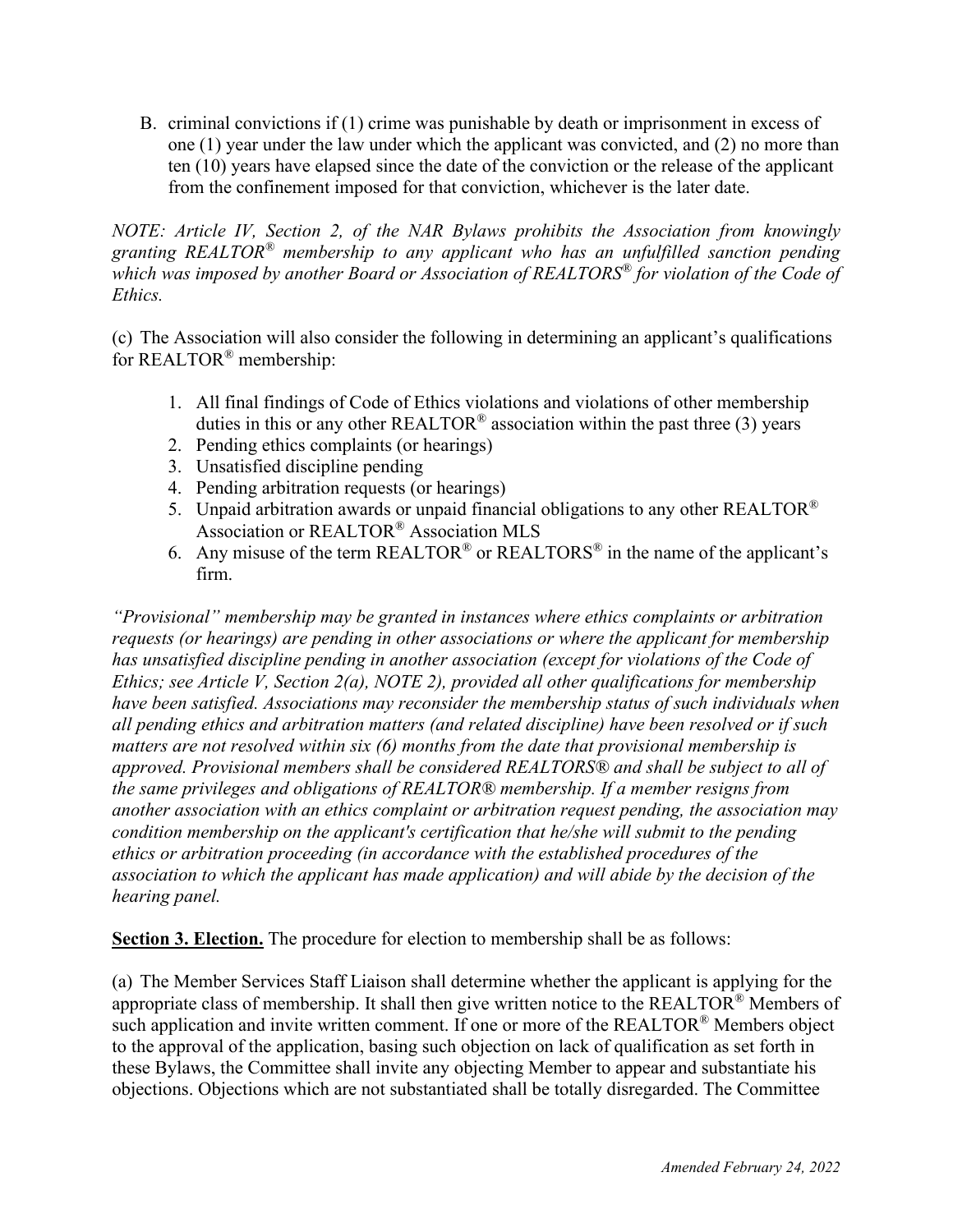may not find objections substantiated without (l) informing the applicant in advance, in writing, of the objections and identifying the objecting Member, and (2) giving the applicant a full opportunity to appear before the Committee and establish his qualifications. The Committee shall thereafter make a written report of its findings. The Membership Committee shall conduct all proceedings with strict attention to the principles of due process and compliance with the Bylaws of the Association.

(b) Thereafter, within 75 days, the Member Services Committee shall report its recommendation to the Board of Directors in writing. If the recommendation is adverse to the approval of the application, the reasons shall be specifically stated. If any member of the Membership Committee submits a dissenting recommendation, it shall also be reported to the Board of Directors.

(c) The Board of Directors shall review the qualifications of the applicant and the recommendations of the Committee and then vote on the applicant's eligibility for membership. If the applicant receives a majority vote of the Board of Directors, he shall be declared elected to membership and shall be advised by written notice.

(d) The Board of Directors may not reject an application without providing the applicant with advance notice of the findings and recommendations of the Membership Committee, an opportunity to appear before the Board of Directors, to call witnesses on his behalf, to be represented by counsel, and to make such statements as he deems relevant. The Board of Directors may also have counsel present. The Board of Directors shall require that written minutes be made of any hearing before or may electronically or mechanically record the proceedings.

(e) If the Board of Directors determines that the application should be rejected, it shall record its reasons with the Secretary. If the Board of Directors believes that denial of membership to the applicant may become the basis of litigation and a claim of damage by the applicant, it may specify that denial shall become effective upon entry in a suit by the Board for a declaratory judgment by a court of competent jurisdiction of a final judgment declaring that the rejection violates no rights of the applicant.

## **Section 4. New Member Code of Ethics Orientation.**

Applicants for REALTOR<sup>®</sup> membership and provisional REALTOR<sup>®</sup> members (where applicable) complete an orientation program on the Code of Ethics of not less than two (2) hours and thirty (30) minutes of instructional time. This requirement does not apply to applicants for REALTOR® membership or provisional members who have completed comparable orientation in another association, provided that REALTOR® membership has been continuous, or that any break in membership is for one (1) year or less.

Failure to satisfy this requirement within the next two training classes following the date of application will result in denial of the membership application or termination of provisional membership.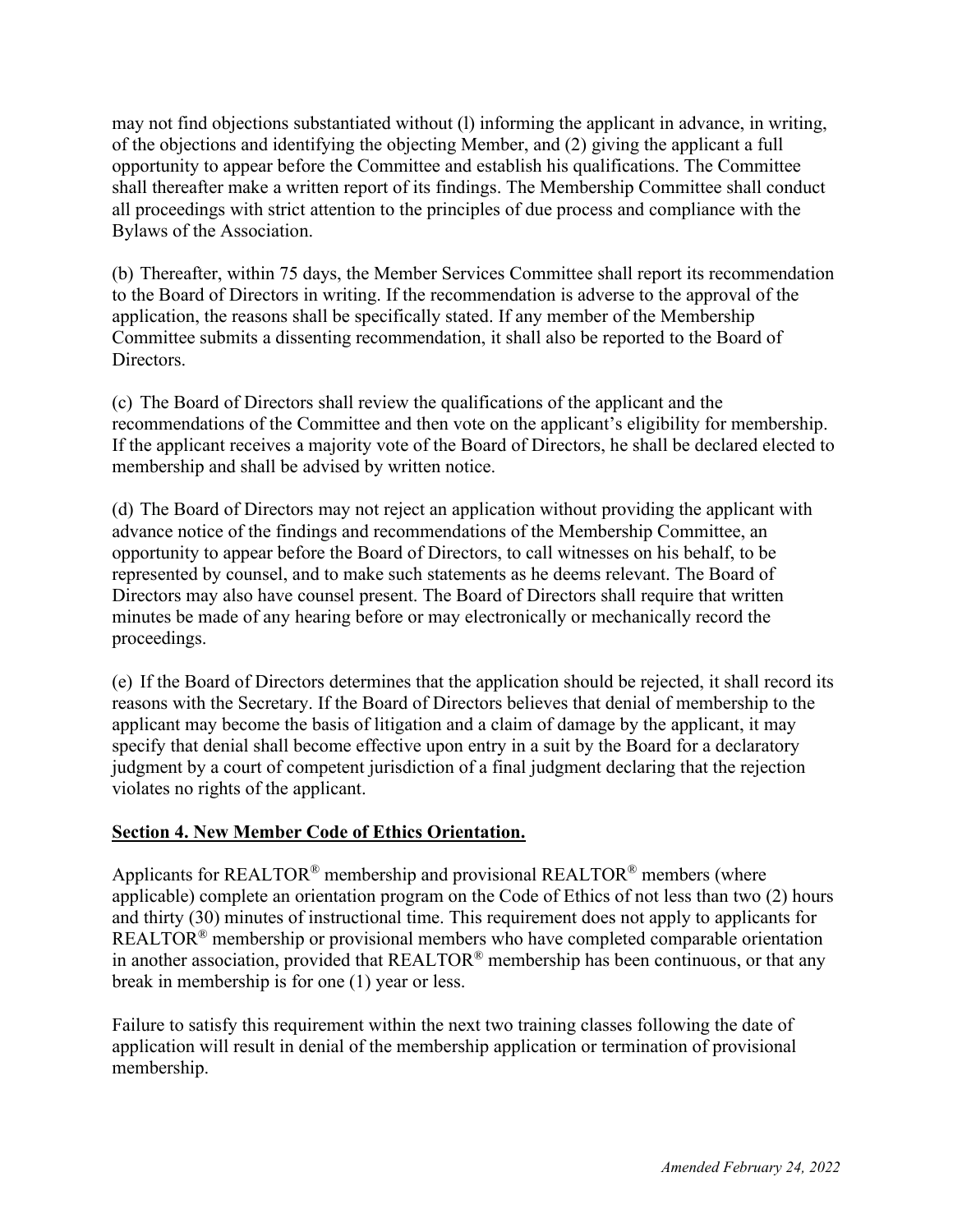*NOTE: Orientation programs must meet the learning objectives and minimum criteria established from time to time by the NATIONAL ASSOCIATION OF REALTORS®.* 

# **Section 5. REALTOR® Code of Ethics Training**

Effective January 1, 2019, through December 31, 2021, and for successive three (3)- periods thereafter, each REALTOR<sup>®</sup> member of the association (with the exception of REALTOR<sup>®</sup> members granted REALTOR® Emeritus status by the National Association) shall be required to complete ethics training of not less than two (2) hours and thirty (30) minutes of instructional time. This requirement will be satisfied upon presentation of documentation that the member has completed a course of instruction conducted by this or another REALTOR® association, the State Association of REALTORS®, or the NATIONAL ASSOCIATION OF REALTORS®, which meets the learning objectives and minimum criteria established by the NATIONAL ASSOCIATION OF REALTORS® from time to time. REALTOR® members who have completed training as a requirement of membership in another association and REALTOR® members who have completed the New Member Code of Ethics Orientation during any three (3) year cycle shall not be required to complete additional ethics training until a new three (3)- year cycle commences.

Failure to satisfy the required periodic ethics training shall be considered a violation of a membership duty. Failure to meet the in any three (3)- year cycle will result in suspension of membership for the first two months (January and February) of the year following the end of any three (3)- year cycle or until the requirement is met, whichever occurs sooner. On March 1 of that year, the membership of a member who is still suspended as of that date will be automatically terminated.

## **Section 6. Status Changes.**

(a) A REALTOR<sup>®</sup> who changes the conditions under which he holds membership shall be required to provide written notification to the Association within thirty (30) days. A REALTOR<sup>®</sup> (non-principal) who becomes a principal in the firm with which he has been licensed or, alternatively, becomes a principal in a new firm which will be comprised of REALTOR<sup>®</sup> principals may be required to satisfy any previously unsatisfied membership requirements applicable to REALTOR<sup>®</sup> (principal) members but shall, during the period of transition from one status of membership to another, be subject to all of the privileges and obligations of a REALTOR<sup>®</sup> (principal). If the REALTOR<sup>®</sup> (non-principal) does not satisfy the requirements established in these Bylaws for the category of membership to which they have transferred within sixty (60) days of the date they advised the Association of their change in status, their new membership application will terminate automatically unless otherwise so directed by the Board of Directors.

A REALTOR<sup>®</sup> who is transferring his or her license from one firm comprised of REALTOR<sup>®</sup> principals to another firm comprised of REALTOR® principals shall be subject to all of the privileges and obligations of membership during the period of transition. If the transfer is not complete within thirty (30) days of the date the Association is advised of the disaffiliation with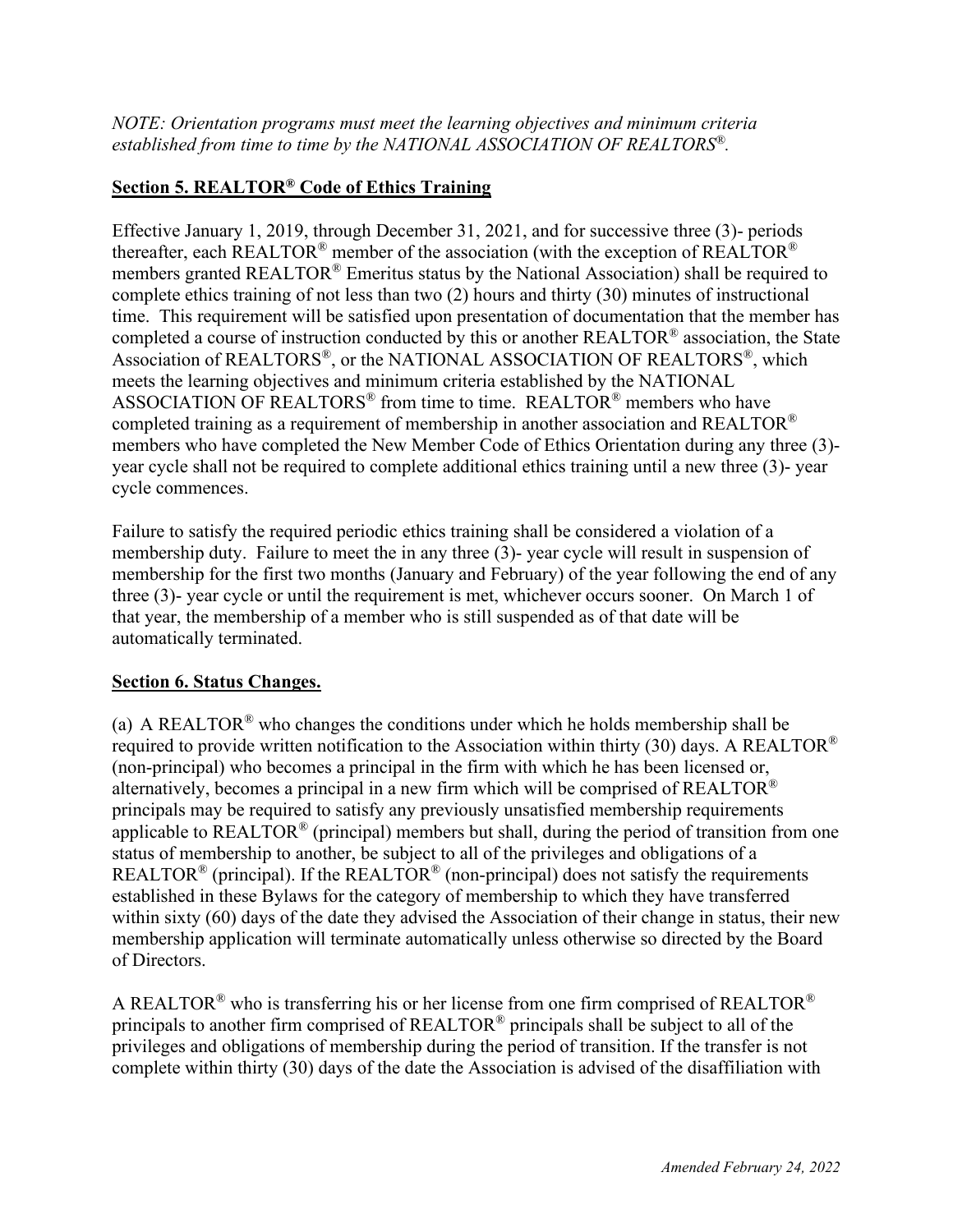the current firm, membership will terminate automatically unless otherwise so directed by the Board of Directors.

*NOTE: The Board of Directors, at its discretion, may waive any qualification which the applicant has already fulfilled in accordance with the Association's Bylaws.*

(b) Any application fee related to a change in membership status shall be reduced by an amount equal to any application fee previously paid by the applicant.

(c) Dues shall be prorated from the first day of the month in which the member is notified of election by the Board of Directors and shall be based on the new membership status for the remainder of the year.

# **ARTICLE VI – PRIVILEGES & OBLIGATIONS**

**Section 1.** The privileges and obligations of members, in addition to those otherwise provided in these Bylaws, shall be specified in this Article.

**Section 2.** Any member of the Association may be reprimanded, fined, placed on probation, suspended, or expelled by the Board of Directors for a violation of these Bylaws and Association Rules and Regulations consistent with these Bylaws, after a hearing as provided in the *Code of Ethics and Arbitration Manual* of the Association. Although members other than REALTORS® are not subject to the Code of Ethics, nor its enforcement by the Association, such members are encouraged to abide by the principles established in the Code of Ethics of the NATIONAL ASSOCIATION OF REALTORS® and conduct their business and professional practices accordingly. Further, members other than REALTORS® may, upon recommendation of the Membership Committee, or upon recommendation by a hearing panel of the Professional Standards Committee, be subject to discipline as described above, for any conduct, which in the opinion of the Board of Directors, applied on a nondiscriminatory basis, reflects adversely on the terms REALTOR<sup>®</sup> or REALTORS<sup>®</sup>, and the real estate industry, or for conduct that is inconsistent with or adverse to the objectives and purposes of the local Board, the State Association, and the NATIONAL ASSOCIATION OF REALTORS®.

**Section 3.** Any REALTOR® member of the Association may be disciplined by the Board of Directors for violations of the Code of Ethics or other duties of membership, after a hearing as described in the *Code of Ethics and Arbitration Manual* of the Association, provided that the discipline imposed is consistent with the discipline authorized by the Professional Standards Committee of the NATIONAL ASSOCIATION OF REALTORS® as set forth in the *Code of Ethics and Arbitration Manual* of the National Association.

**Section 4.** Resignations of members shall become effective when received in writing by the Board of Directors, provided, however, that if any member submitting the resignation is indebted to the Association for dues, fees, fines, or other assessments of the Association or any of its services, departments, divisions, or subsidiaries, the Association may condition the right of the resigning Member to reapply for membership upon payment in full of all such monies owed.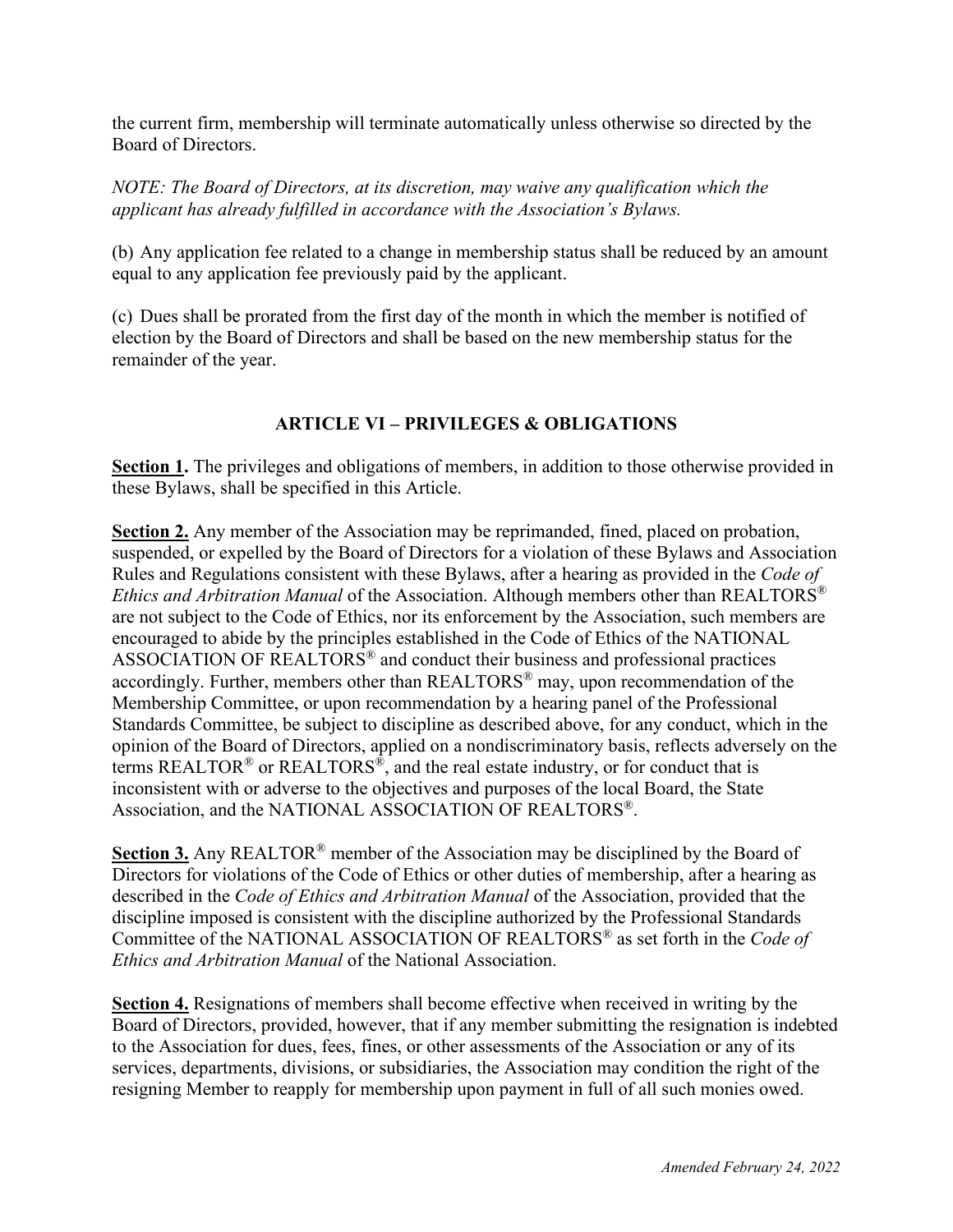**Section 5.** If a member resigns from the association or otherwise causes membership to terminate with an ethics complaint pending, the complaint shall be processed until the decision of the association with respect to disposition of the complaint is final by this association (if respondent does not hold membership in any other association) or by any other association in which the respondent continues to hold membership. If an ethics respondent resigns or otherwise causes membership in all Boards to terminate before an ethics complaint is filed alleging unethical conduct occurred while the respondent was a  $REALTOR^{\mathcal{B}}$ , the complaint, once filed, shall be processed until the decision of the association with respect to disposition of the complaint is final. In any instance where an ethics hearing is held subsequent to an ethic respondent's resignation or membership termination, any discipline ratified by the Board of Directors shall be held in abeyance until such time as the respondent rejoins an association of REALTORS®.

(a) If a member resigns or otherwise causes membership to terminate, the duty to submit to arbitration (or to mediation if required by the association) continues in effect even after membership lapses or is terminated, provided that the dispute arose while the former member was a REALTOR®.

**Section 6. REALTOR® Members.** REALTOR® members, whether primary or secondary, in good standing are entitled to vote and to hold elective office in the association, and may use the terms REALTOR®. For purposes of this section, the term "good standing" means the member satisfies the "Obligations of REALTOR® Members", is current with all financial and disciplinary obligations to the association and MLS, has completed any new member requirements, and complies with NAR's trademark rules.

(a) If a REALTOR® member is a sole proprietor in a firm, a partner in a partnership or an officer in a corporation and is suspended or expelled, the firm, partnership, or corporation shall not use the terms REALTOR<sup>®</sup> or REALTORS<sup>®</sup> in connection with its business during the period of suspension, or until readmission to REALTOR<sup>®</sup> membership, or unless connection with the firm, partnership, or corporation is severed, whichever may apply. The membership of all other principals, partners, or corporate officers shall suspend or terminate during the period of suspension of the disciplined member, or until readmission of the disciplined member, or unless connection of the disciplined member with the firm, partnership, or corporation is severed, whichever may apply. Further, the membership of REALTORS<sup>®</sup> other than principals who are employed by or affiliated as independent contractors with the disciplined member shall suspend or terminate during the period of suspension of the disciplined member or until readmission of the disciplined member or until connection of the disciplined member with the firm, partnership, or corporation is severed, or unless the REALTOR® member (non-principal) elects to sever his/her connection with the REALTOR<sup>®</sup> and affiliate with another REALTOR<sup>®</sup> member in good standing in the association, whichever may apply.

If a REALTOR<sup>®</sup> member who is other than a principal in a firm, partnership, or corporation is suspended or expelled, the use of the terms REALTOR<sup>®</sup> or REALTORS<sup>®</sup> by the firm, partnership, or corporation shall not be affected.\*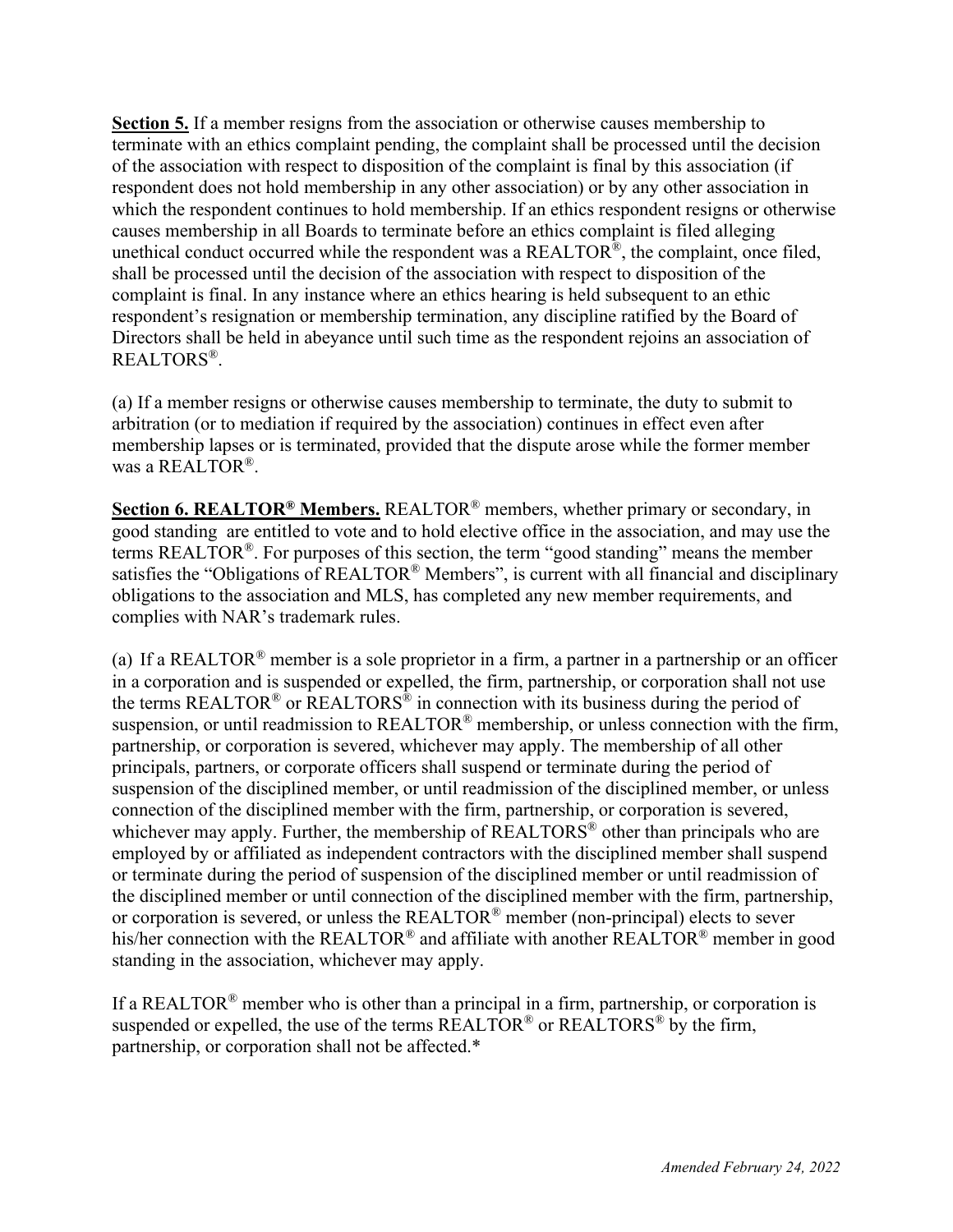(a) In any action taken against a REALTOR® Member for suspension or expulsion under Section  $6(a)$  hereof, notice of such action shall be given to all REALTORS<sup>®</sup> employed by or affiliated as independent contractors with such REALTOR® Member and they shall be advised that the provisions in Article VI, Section 6(a) shall apply.

**Section 7. Institute Affiliate Members.** Institute Affiliate Members shall have rights and privileges and be subject to obligations prescribed by the Board of Directors consistent with the Constitution and Bylaws of the NATIONAL ASSOCIATION OF REALTORS®.

*NOTE: Local associations establish the rights and privileges to be conferred on Institute Affiliate Members except that no Institute Affiliate Member may be granted the right to use the term REALTOR® or the REALTOR® logo; to serve as President of the local association; or to be a participant in the local association's Multiple Listing Service.*

**Section 8. Affiliate Members.** Affiliate Members shall have rights and privileges and be subject to obligations prescribed by the Board of Directors.

**Section 9. Public Service Members.** Public Service Members shall have rights and privileges and be subject to obligations prescribed by the Board of Directors.

**Section 10. Honorary Members**. Honorary Membership shall confer only the right to attend meetings and participate in discussions.

**Section 11. Student Members.** Student Members shall have rights and privileges and be subject to obligations prescribed by the Board of Directors.

**Section 12. Certification by REALTOR®.** "Designated" REALTOR® members of the Association shall certify to the Association upon request by the Board of Directors, on a form provided by the Association, a complete listing of all individuals licensed or certified in the REALTOR<sup>®</sup>'s office(s) and shall designate a primary Association for each individual who holds membership. Designated REALTORS® shall also identify any non-member licensees in the REALTOR<sup>®</sup>'s office(s) and if Designated REALTOR<sup>®</sup> dues have been paid to another association based on said non-member licensees, the Designated REALTOR® shall identify the association to which dues have been remitted. These declarations shall be used for purposes of calculating dues under Article X, Section 2(a) of the Bylaws. "Designated" REALTOR<sup>®</sup> members shall also notify the Association of any additional individual(s) licensed or certified with the firm(s) within thirty (30) days of the date of affiliation or severance of the individual.

**Section 13. Harassment.** Any member of the association may be reprimanded, placed on probation, suspended or expelled for harassment of an association or MLS employee or association officer or director after an investigation in accordance with the procedures of the association. As used in this section, harassment means any verbal or physical conduct including threatening or obscene language, unwelcome sexual advances, stalking, actions including strikes, shoves, kicks, or other similar physical contact, or threats to do the same, or any other conduct with the purpose or effect of unreasonably interfering with an individual's work performance by creating a hostile, intimidating or offensive work environment. The decision of the appropriate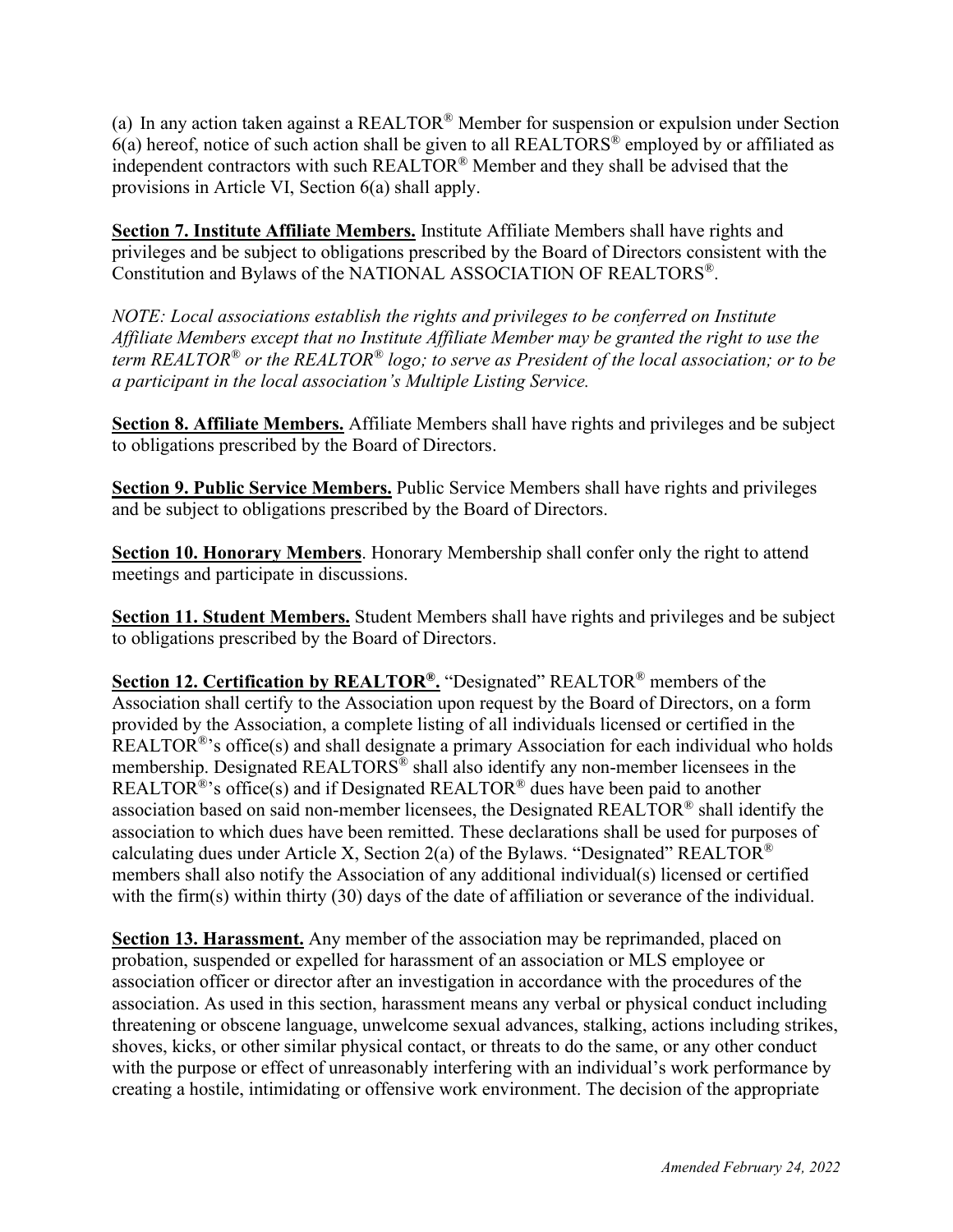disciplinary action to be taken shall be made by the investigatory team comprised of the president, and president-elect and/or vice president and one member of the board of directors selected by the highest ranking officer not named in the complaint, upon consultation with legal counsel for the association. Disciplinary action may include any sanction authorized in the association's Code of Ethics and Arbitration Manual. If the complaint names the president, president-elect or secretary-treasurer, they may not participate in the proceedings and shall be replaced by the immediate past president or, alternatively, by another member of the board of directors selected by the highest ranking officer not named in the complaint.

# **ARTICLE VII – PROFESSIONAL STANDARDS & ARBITRATION**

**Section 1.** The responsibility of the Association and of Association members relating to the enforcement of the Code of Ethics, the disciplining of members, and the arbitration of disputes, and the organization and procedures incident thereto, shall be governed by the Code of Ethics and Arbitration Manual of the NATIONAL ASSOCIATION OF REALTORS®, as amended from time to time, which is by this reference incorporated into these Bylaws, provided, however, that any provision deemed inconsistent with state law shall be deleted or amended to comply with state law.

**Section 2.** It shall be the duty and responsibility of every REALTOR<sup>®</sup> member of this Association to safeguard and promote the standards, interests, and welfare of the Association and the real estate profession, and to protect against conduct that may cause a lack of public confidence in the real estate profession or in REALTORS®. REALTOR® members also must abide by the governing documents and policies of the Association, the State Association, and the NATIONAL ASSOCIATION OF REALTORS®, as well as the Code of Ethics of the NATIONAL ASSOCIATION OF REALTORS®, including the duty to arbitrate controversies arising out of real estate transactions as specified by Article 17 of the Code of Ethics, and in accordance with the procedures set forth in the Code of Ethics and Arbitration Manual.

Every REALTOR® member shall maintain a high level of integrity and adhere to the association's membership criteria. Any violent act or threat of violence to person or property, hateful conduct, or acts of moral turpitude impacting the public shall not be tolerated and may be cause for disciplinary action, up to and including termination of membership.

**Section 3.** The responsibility of the Association and of Association members relating to the enforcement of the Code of Ethics, the disciplining of members, the arbitration of disputes, and the organization and procedures incident thereto, shall be consistent with the cooperative professional standards enforcement agreement entered into by the Association, which by this reference is made part of these Bylaws.

# **ARTICLE VIII – USE of the TERMS REALTOR® and REALTORS®**

Section 1. Use of the terms REALTOR<sup>®</sup> and REALTORS<sup>®</sup> by Members shall, at all times, be subject to the provisions of the Constitution and Bylaws of the NATIONAL ASSOCIATION OF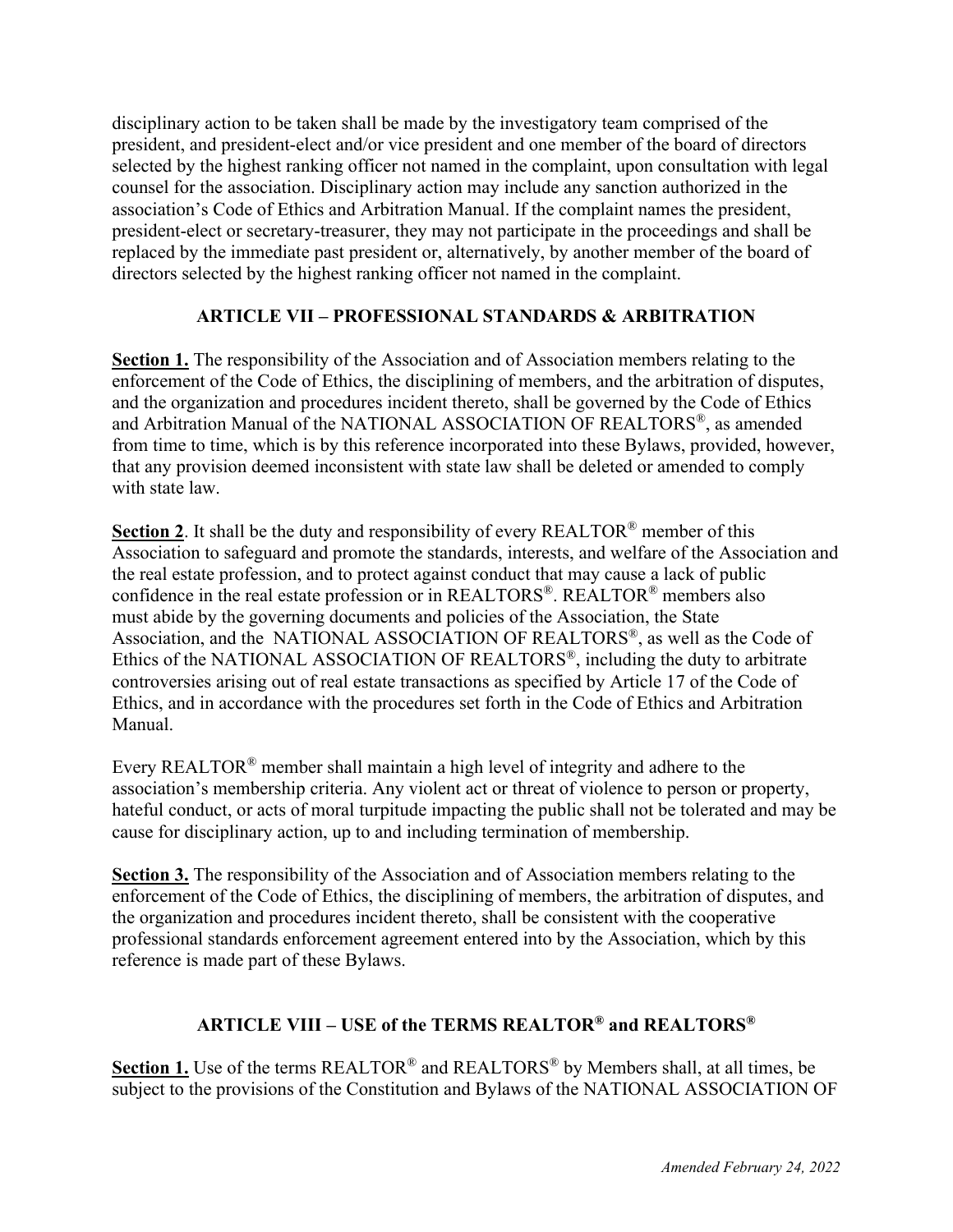REALTORS® and to the Rules and Regulations prescribed by its Board of Directors. The Association shall have the authority to control, jointly and in full cooperation with the NATIONAL ASSOCIATION OF REALTORS<sup>®</sup>, use of the terms within its jurisdiction. Any misuse of the terms by members is a violation of a membership duty and may subject members to disciplinary action by the Board of Directors after a hearing as provided for in the association's Code of Ethics and Arbitration Manual.

**Section 2.** REALTOR® members of the Association shall have the privilege of using the terms  $\overline{\text{REALTOR}}^{\textcircled{\tiny{\textregistered}}}$  and  $\text{REALTORS}^{\textcircled{\tiny{\textregistered}}}$  in connection with their places of business within the state or a state contiguous thereto so long as they remain REALTOR® members in good standing. No other class of members shall have this privilege.

**Section 3.** A REALTOR member who is a principal of a real estate firm, partnership, or corporation may use the terms REALTOR<sup>®</sup> and REALTORS<sup>®</sup> only if all the principals of such firm, partnership, or corporation who are actively engaged in the real estate profession within the state or a state contiguous thereto are REALTOR® members of the Association or Institute Affiliate members as described in Section 1(b) of Article IV.

(a) In the case of a REALTOR® member who is principal of a real estate firm, partnership, or corporation whose business activity is substantially all commercial, the right to use the term REALTOR<sup>®</sup> or REALTORS<sup>®</sup> shall be limited to office location in which a principal, partner, corporate officer, or branch office manager of the firm, partnership, or corporation holds REALTOR<sup>®</sup> membership. If a firm, partnership, or corporation operates additional places of business in which no principal, partner, corporate officer, or branch office manager holds REALTOR<sup>®</sup> membership, the term REALTOR<sup>®</sup> or REALTORS<sup>®</sup> may not be used in any reference to those additional places of business.

**Section 4.** Institute Affiliate Members shall not use the terms REALTOR® or REALTORS®, or the imprint of the emblem seal of the NATIONAL ASSOCIATION OF REALTORS®.

# **ARTICLE IX – STATE & NATIONAL MEMBERSHIPS**

**Section 1.** The Association shall be a Member of the NATIONAL ASSOCIATION OF REALTORS® and the Tennessee REALTORS®. By reason of the Association's membership, each REALTOR® member of the member Association shall be entitled to membership in the NATIONAL ASSOCIATION OF REALTORS<sup>®</sup> and the TENNESSEE REALTORS<sup>®</sup> without further payment of dues. The Association shall continue as a member of the State and National Associations, unless by a majority vote of all of its REALTOR® Members, decision is made to withdraw, in which case the State and National Associations shall be notified at least one month in advance of the date designated for the termination of such membership.

**Section 2.** The Association recognizes the exclusive property rights of the NATIONAL ASSOCIATION OF REALTORS® in the terms REALTOR® and REALTORS®. The Association shall discontinue use of the terms in any form in its name, upon ceasing to be a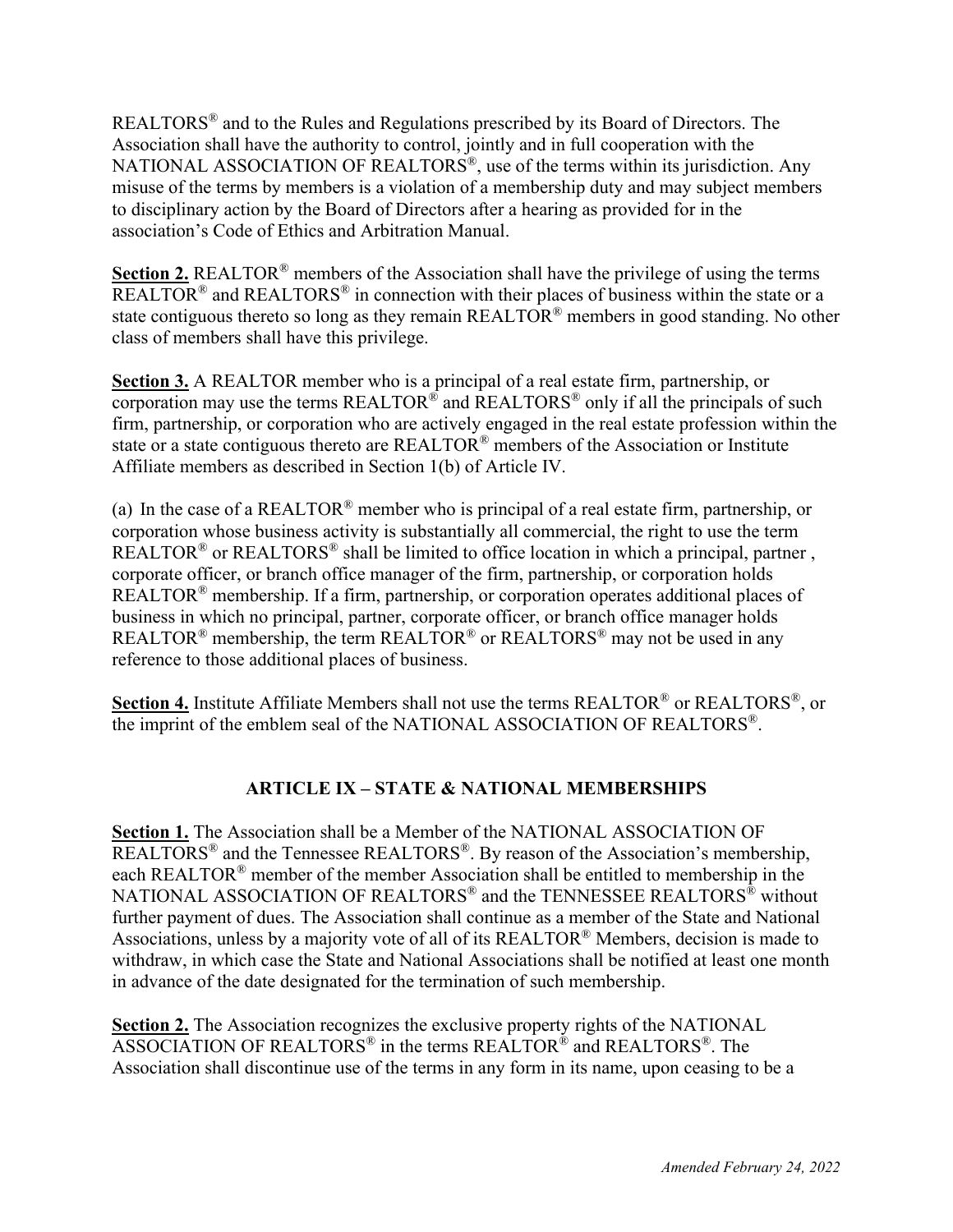Member of the National Association, or upon a determination by the Board of Directors of the National Association that it has violated the conditions imposed upon the terms.

**Section 3.** The Association adopts the Code of Ethics of the NATIONAL ASSOCIATION OF REALTORS $^{\circledR}$  and agrees to enforce the Code among its REALTOR $^{\circledR}$  Members. The Board and all of its Members agree to abide by the Constitution, Bylaws, Rules and Regulations, and policies of the National Association and the TENNESSEE REALTORS®.

## **ARTICLE X – DUES & ASSESSMENTS**

**Section 1. Application Fee.** The Board of Directors may adopt an application fee for REALTOR<sup>®</sup> Membership in reasonable amount, not exceeding three times the amount of the annual dues for REALTOR® Membership, which shall be required to accompany each application for REALTOR® Membership and which shall become the property of the Association upon final approval of the application.

**Section 2. Dues.** The annual dues of members shall be as follows:

**(a) Designated REALTOR® Members.** The annual dues of each Designated REALTOR® Member shall be an amount voted on by the Board of Directors not to exceed a 5% increase over the previous year's annual local dues plus an amount equal to the Association's assessment from State and National for each member plus an amount equal to that total amount times the number of real estate salespersons and licensed or certified appraisers who (l) are employed by or affiliated as independent contractors, or who are otherwise directly or indirectly licensed with such REALTOR<sup>®</sup> Member, and (2) are not REALTOR<sup>®</sup> Members of any local Association in the state or a state contiguous thereto or Institute Affiliate Members of the Association. In calculating the dues payable to the Association by a Designated REALTOR® Member, nonmember licensees as defined in (1) and (2) of this paragraph shall not be included in the computation of dues if the Designated REALTOR® has paid dues based on said non-member licensees in another Association in the state or a state contiguous thereto, provided the Designated REALTOR<sup>®</sup> notifies the Association in writing of the identity of the Association to which dues have been remitted and such payment is verified. In the case of a designated REALTOR<sup>®</sup> member in a firm, partnership, or corporation whose business activity is substantially all commercial, any assessments for non-member licensees shall be limited to licensees affiliated with the designated REALTOR<sup>®</sup> (as defined in (1) and (2) of this paragraph) in the office where the designated REALTOR® holds membership, and any other offices of the firm located within the jurisdiction of this association.

(1) For the purpose of this Section, a REALTOR<sup>®</sup> member of a Member Association shall be held to be any Member who has a place or places of business within the state or a state contiguous thereto and who, as a principal, partner, corporate officer, or branch office manager of a real estate firm, partnership, or corporation, is actively engaged in the real estate profession as defined in Article III, Section 1, of the Constitution of the NATIONAL ASSOCIATION OF REALTORS®. An individual shall be deemed to be licensed with a REALTOR<sup>®</sup> if the license of the individual is held by the REALTOR<sup>®</sup>, or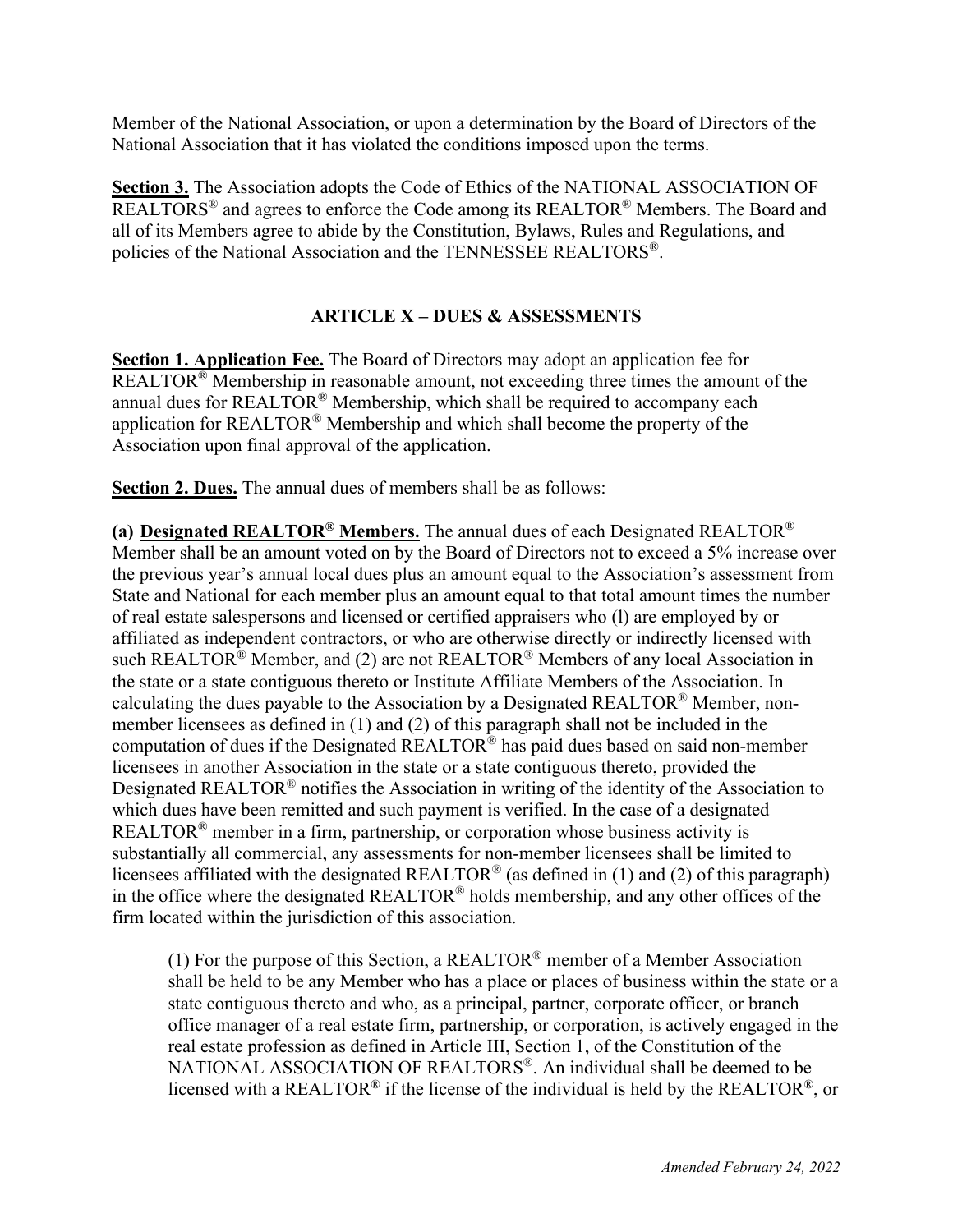by any broker who is licensed with the REALTOR®, or by any entity in which the REALTOR<sup>®</sup> has a direct or indirect ownership interest and which is engaged in other aspects of the real estate business (except as provided for in Section  $2(a)(1)$  hereof) provided that such licensee is not otherwise included in the computation of dues payable by the principal, partner, or corporate officer of the entity.

A REALTOR<sup>®</sup> with a direct or indirect ownership interest in an entity engaged exclusively in soliciting and/or referring clients and customers to the REALTOR<sup>®</sup> for consideration on a substantially exclusive basis shall annually file with the association on a form approved by the association a list of the licensees affiliated with that entity and shall certify that all of the licensees affiliated with the entity are solely engaged in referring clients and customers and are not engaged in listing, selling, leasing, renting, managing, counseling or appraising real property. The individuals disclosed on such form shall not be deemed to be licensed with the REALTOR® filing the form for purposes of this Section and shall not be included in calculating the annual dues of the Designated REALTOR<sup>®</sup>. Designated REALTORS<sup>®</sup> shall notify the association within three (3) days of any change in status of licensees in a referral firm.

The exemption for any licensee included on the certification form shall automatically be revoked upon the individual being engaged in real estate licensed activities (listing, selling, leasing, renting, managing, counseling, or appraising real property) other than referrals, and dues for the current fiscal year shall be payable.

Membership dues shall be prorated for any licensee included on a certification form submitted to the Association who during the same calendar year applies for REALTOR<sup>®</sup> membership in the Association. However, membership dues shall not be prorated if the licensee held REALTOR® membership during the preceding calendar year.

**(b) REALTOR® Members.** The annual dues of REALTOR® Members other than the Designated REALTOR® shall be an amount voted on by the Board of Directors not to exceed a 5% increase over the previous year's annual local dues plus an amount equal to the Association's assessment from State and National for each member. The annual dues of each secondary REALTOR<sup>®</sup> member shall be the same as local dues for REALTOR<sup>®</sup> members.

**(c) Institute Affiliate Members.** The annual dues of each Institute Affiliate Member shall be as established in Article II of the Bylaws of the National Association of REALTORS®.

*Note: Institutes, Societies and Councils of the National Association shall be responsible for collecting and remitting dues to the National Association for Institute Affiliate members (\$105). The National Association shall credit \$35 to the account of a local association for each Institute Affiliate member whose office address is within the assigned territorial jurisdiction of that association, provided, however, if the office location is also within the territorial jurisdiction of a Commercial Overlay Board (COB), the \$35 amount will be credited to the COB, unless the Institute Affiliate member directs that the dues be distributed to the other board. The National Association shall also credit \$35 to the account of state associations for each Institute Affiliate member whose office address is located within the territorial jurisdiction of the state association.*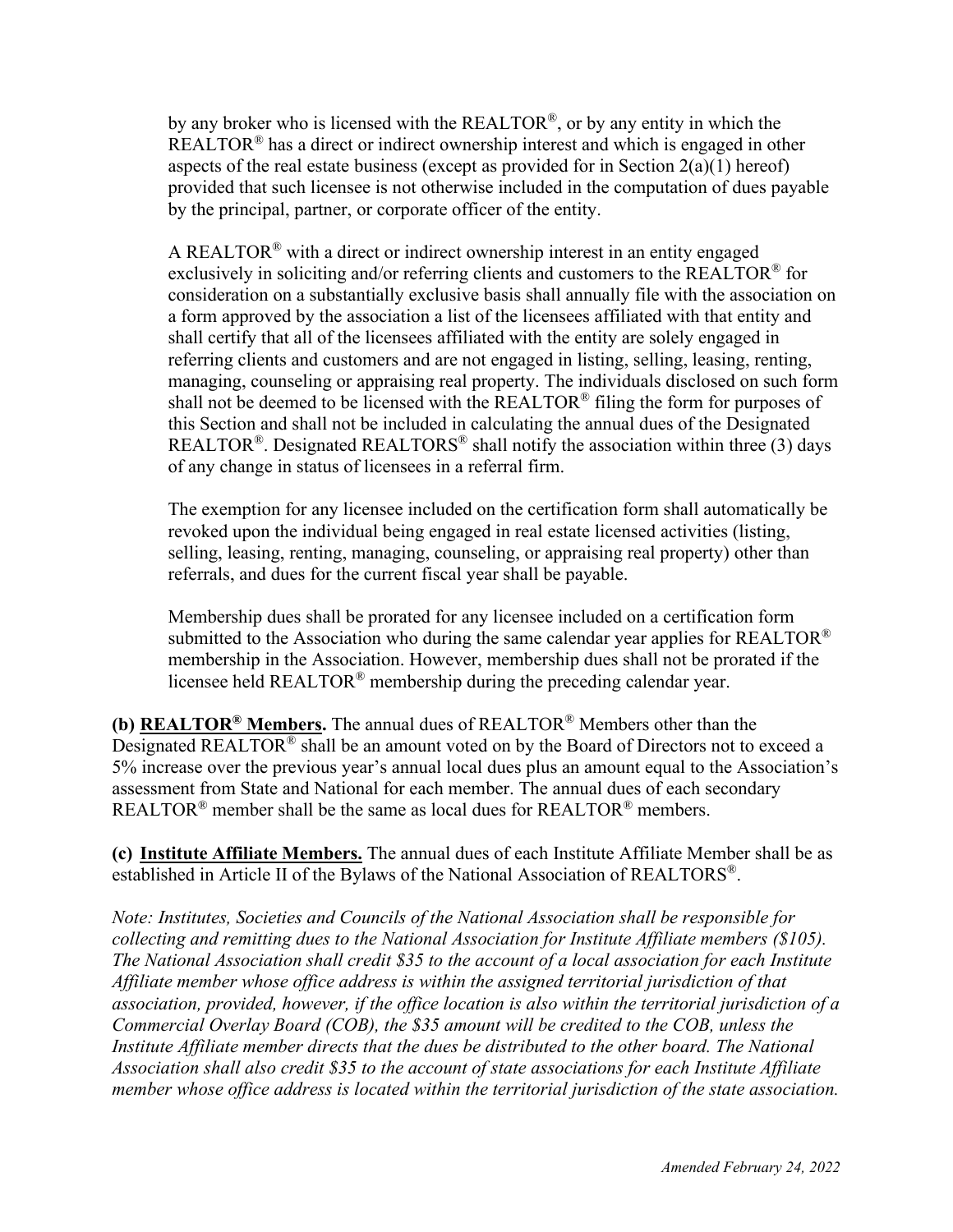*Local and state associations may not establish any additional entrance, initiation fees or dues for Institute Affiliate Members, but may provide service packages to which Institute Affiliate Members may voluntarily subscribe.* 

**(d) Affiliate Members.** The annual dues of each Affiliate member shall be an amount voted on by the Board of Directors not to exceed a 5% increase over the previous year's annual local dues. This amount does not include dues for the Tennessee REALTORS® which may be paid at the option of the Affiliate member.

**(e) Public Service Members.** The annual dues of each Public Service member shall be an amount voted on by the Board of Directors not to exceed a 5% increase over the previous year's annual local dues.

**(f) Honorary Members.** The annual dues, if any, of each Honorary member shall be at the discretion of the Board of Directors.

**(g) Student Members.** The annual dues, if any, of each Student member shall be at the discretion of the Board of Directors.

**(h) Transfer Fee.** The Board of Directors will establish on an annual basis a transfer fee not to exceed a 5% increase over the previous year's transfer fee and shall be payable to the Association on transfer of any license from one firm to another.

**Section 3. Dues Payable.** Dues for all members shall be payable annually in advance on the first day of January. Dues for new members shall be computed from the first day of the month for the date of application and granting of provisional membership.

(a) In the event a sales licensee or licensed or certified appraiser who holds  $REALTOR^{\circledast}$ membership is dropped for nonpayment of Association dues, and the individual remains with the Designated REALTOR<sup>®</sup>'s firm, the dues obligation of the Designated REALTOR<sup>®</sup> (as set forth in Article X, Section 2 (a)) will be increased to reflect the addition of a non-member licensee. Dues shall be calculated from the first day of the current fiscal year and are payable within thirty (30) days of the notice of termination.

**Section 4. Nonpayment of Financial Obligations.** If dues, fees, fines, or other assessments including amounts owed to the Association or the Association's Multiple Listing Service are not paid by due date, the nonpaying Member is subject to suspension at the discretion of the Board of Directors. Thirty (30) days after the due date, membership of the nonpaying Member may be terminated at the discretion of the Board of Directors. Forty-five (45) days after the due date, membership of the nonpaying Member shall automatically terminate unless within that time the amount due is paid. However, no action shall be taken to suspend or expel a Member for nonpayment of disputed amounts until the accuracy of the amount owed has been confirmed by the Board of Directors. A former Member who has had his membership terminated for nonpayment of dues, fees, fines, or other assessments duly levied in accordance with the provisions of these Bylaws or the provisions of other Rules and Regulations of the Association or any of its services, departments, divisions or subsidiaries may apply for reinstatement in a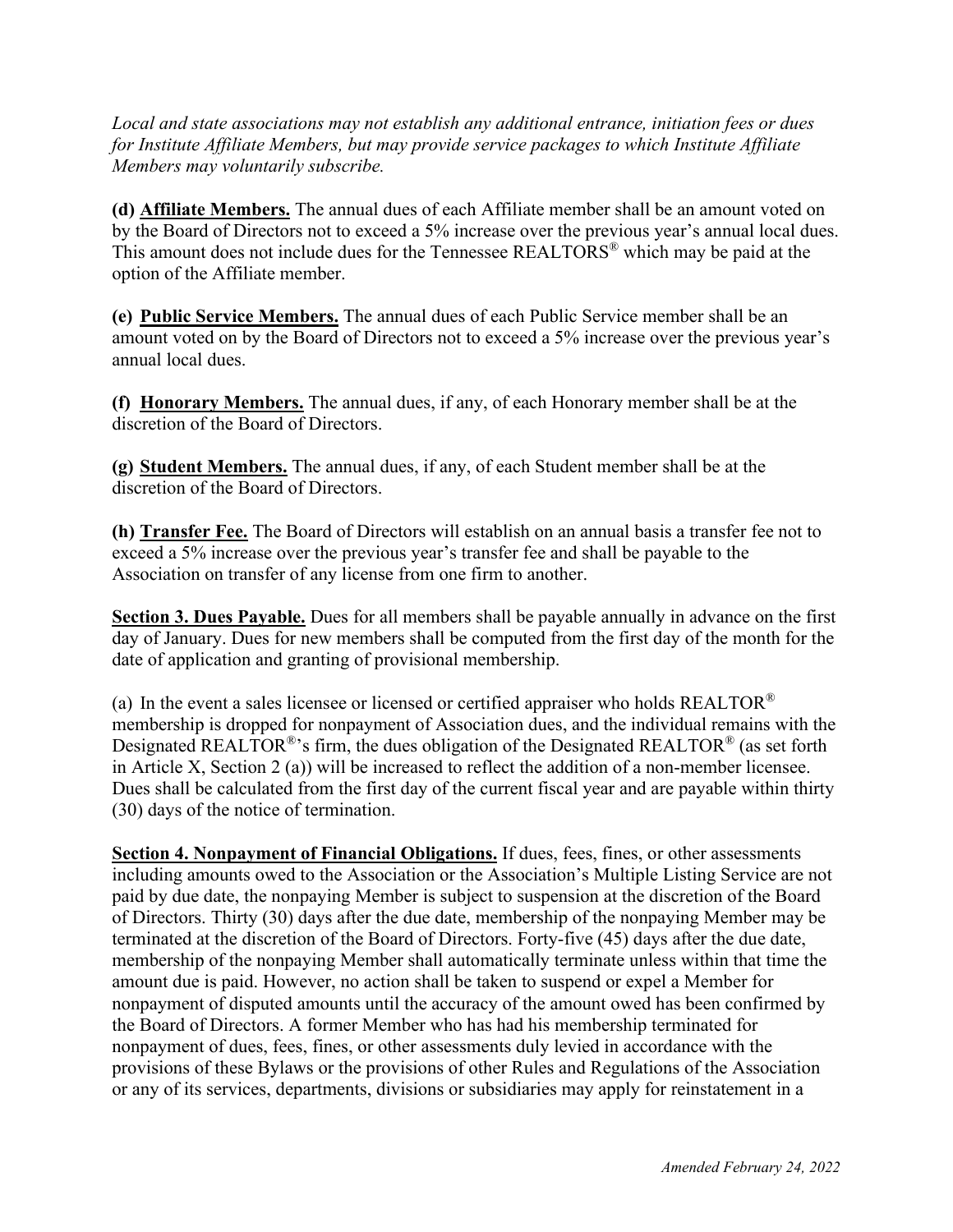manner prescribed for new applicants for membership, after making payment in full of all accounts due as of the date of termination.

**Section 5. Deposits.** All monies received by the Association for any purpose shall be deposited to the credit of the Association in a financial institution or institutions selected by resolution of the Board of Directors.

**Section 6. Expenditures.** The Board of Directors shall administer the day to day finances of the Board. Capital expenditures in excess of amount budgeted may not be made unless authorized by a majority vote of the Directors present.

**Section 7. Notice of Dues, Fees, Fines, Assessments, and Other Financial Obligations of Members**. All dues, fees, fines, assessments, or other financial obligations to the association or association multiple listing service shall be noticed to the delinquent association member in writing setting forth the amount owed and due date.

**Section 8. REALTOR® Emeriti.** The dues of REALTOR® members who are REALTOR® Emeriti (as recognized by the National Association), past presidents and past treasurers of the National Association or recipients of the Distinguished Service Award shall be as determined by the Board of Directors.

*NOTE: A Member Board's dues obligation to the National Association is reduced by an amount equal to the amount which the association is assessed for a REALTOR® member, times the number of REALTOR® Emeriti (as recognized by the National Association), past presidents and past treasurers of the National Association, and recipients of the Distinguished Service Award of the National Association who are REALTOR® members of the association. The dues obligation of such individuals to the local association should be reduced to reflect the reduction in the association's dues obligation to the National Association. The association may, at its option, choose to have no dues requirement for such individuals except as may be required to meet the association's obligation to the State Association with respect to such individuals. Member Boards should determine whether the dues payable by the association to the State Association are reduced with respect to such individuals. It should be noted that this does not affect a "designated" REALTOR®'s dues obligation to the association with respect to those licensees employed by or affiliated with the "designated" REALTOR® who are not members of the local association.* 

## **ARTICLE XI – OFFICERS & DIRECTORS**

Section 1. Officers. The elected officers of the Association shall be: a President, a Presidentelect and a Secretary/Treasurer. They shall be elected for terms of one year. The Chairman of the MLS committee shall also be an officer of the Association.

**Section 2. Duties of Officers.** The duties of the officers shall be such as their titles, by general usage, would indicate and such as may be assigned to them by the Board of Directors. It shall be the particular duty of the chief staff executive to keep the records of the Association and to carry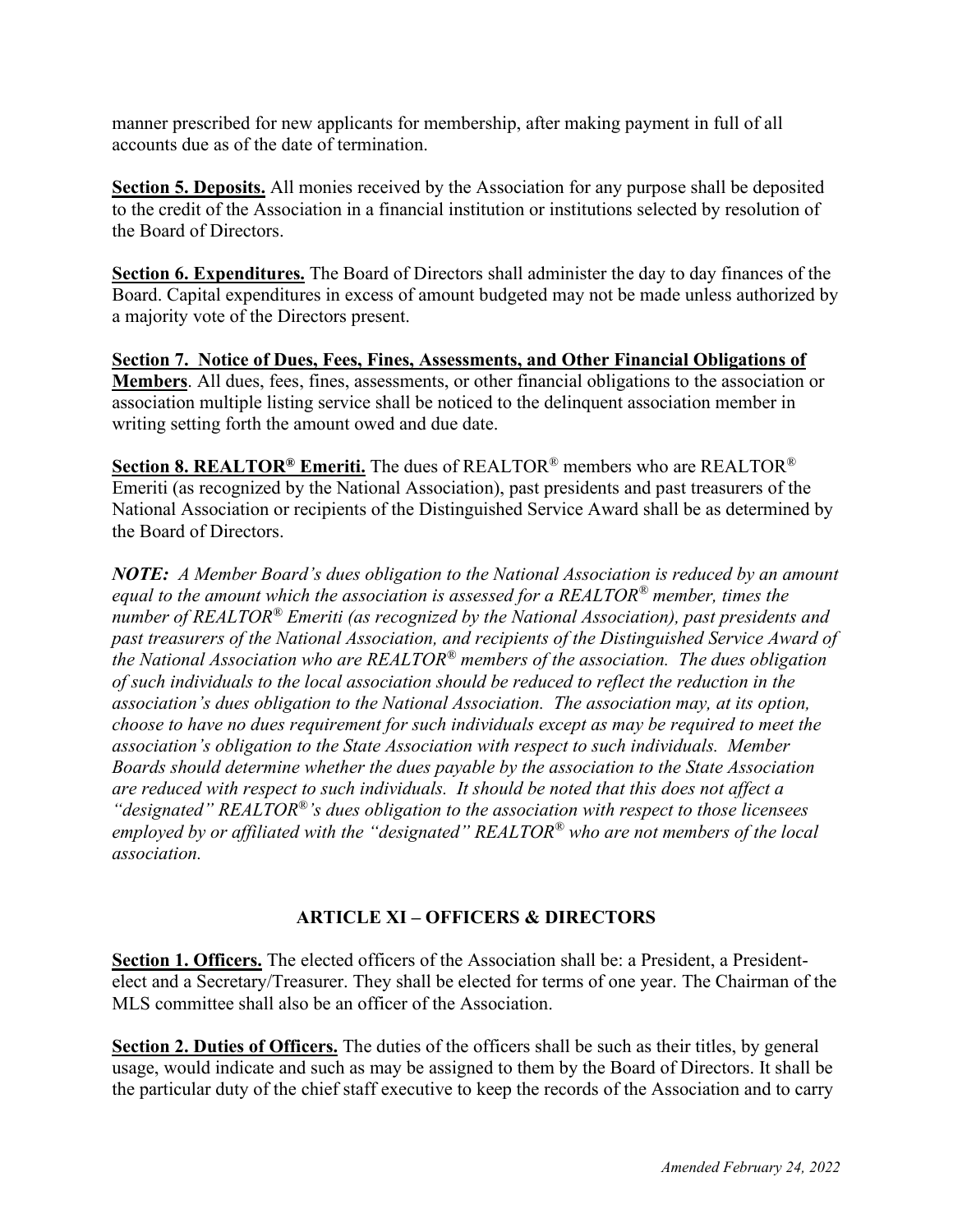on all necessary correspondence with the NATIONAL ASSOCIATION OF REALTORS® and the Tennessee REALTORS®.

**Section 3. Board of Directors.** The governing body of the Association shall be a Board of Directors consisting of the four (4) officers and eleven (11) REALTOR<sup>®</sup> Members of the Association, elected or appointed in the following manner:

- (a) Eight (8) directors shall be elected to serve staggered, two- (2-) year terms. If needed in any given year, additional Directors will be elected to fill any vacancies as referenced in this Article XI, Section 5.
- (b) The following three (3) one- (1-) year director positions shall be appointed with full voting privileges: the Immediate Past President of the Association, the President of the Commercial REALTORS® Council and the President of the Northwest Georgia Council, both of which are appointed or elected as established in their respective Council bylaws, which are subject to approval by the Board of Directors.

### **Section 4. Election of Officers and Directors**

- (a) No more than three (3) Directors excluding all appointed Directors and excluding the Officers shall be from the same firm or company and no more than two Officers shall be from the same firm or company. The President and President-elect may not be from the same firm.
- (b) An otherwise qualified member shall be ineligible for nomination if his election could cause four or more Directors (excluding the Officers) or more than two Officer to be from the same firm or company. (If a company has common ownership between offices, it is considered one company). In the event the submission of names to the Nominating Committee could cause four or more Directors (excluding the Officers) or more than two Officers to be from the same firm or company, the Nominating Committee shall select the candidate or candidates most qualified in the committee's opinion from the names submitted for nomination. In the event an Officer or Director transfers to a firm and causes four or more Directors (excluding the Officers) or more than two Officers to be from the same firm or company or the President and President-Elect to be from the same firm or company, the transferring Officer or Director shall continue to serve until December 31 of the election year.
- (c) The members shall be notified of the vacant Directors position and a Director shall be elected at the annual election to complete the remaining unexpired term.
- (d) Nominating Committee. At least two (2) months before the annual election, the Board of Directors shall appoint a Nominating Committee comprised of seven (7) REALTOR® Members as follows:
	- a. Four (4) of the seven (7) of the appointments shall be the immediate four (4) Past Presidents. If any of the four (4) Past Presidents is unable to serve, Staff will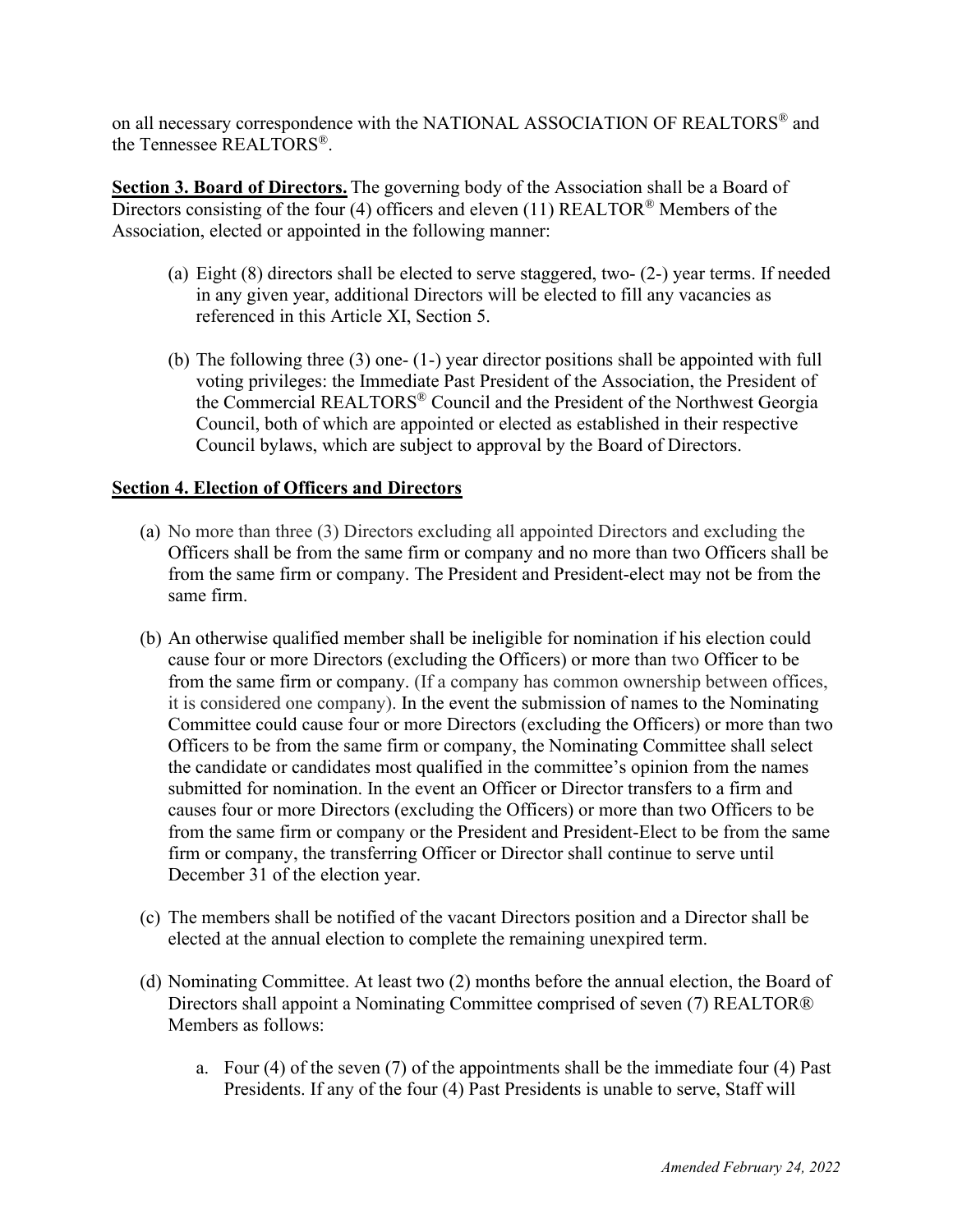contact, in chronological order, the next recent Past President(s) until a total of four (4) are reached.

- b. The remaining three (3) of the seven (7) appointments shall be REALTOR<sup>®</sup> Members, who have served previously for no less than two (2) years as an Officer or Director.
- c. The President shall appoint a chairman from among the Nominating Committee members.
- d. By accepting appointment to the Nominating Committee, each member shall be ineligible for candidacy for the immediate election of Association Officers and Directors.
- e. The Nominating Committee shall also serve as the Election Committee, which is responsible for the counting of the ballots and reporting the results at the annual meeting.
- (e) Preparation of Ballot
	- a. The Nominating Committee shall invite all eligible members to apply to be considered by the Committee. Said invitation may be electronically submitted, where permitted by state law.
	- b. Upon review of all applicants, the Nominating Committee shall conduct interviews of any person whose name will appear on the ballot.
	- c. In preparing the final ballot, the Nominating Committee shall give consideration to the following:
		- i. Any candidate shall have a minimum of two (2) years of consecutive membership in the Greater Chattanooga Association of REALTORS® prior to the date of their election.
		- ii. No person shall serve more than two (2) consecutive terms in an Officer or Director position.
		- iii. The Nominating Committee shall strive but is not required to put forth a ballot containing two (2) candidates for each open position.
		- iv. The Nominating Committee shall strive to put forth a ballot containing the most qualified candidate(s) for each open position.
		- v. For Director positions, the Nominating Committee shall give consideration, but is not limited, to members who: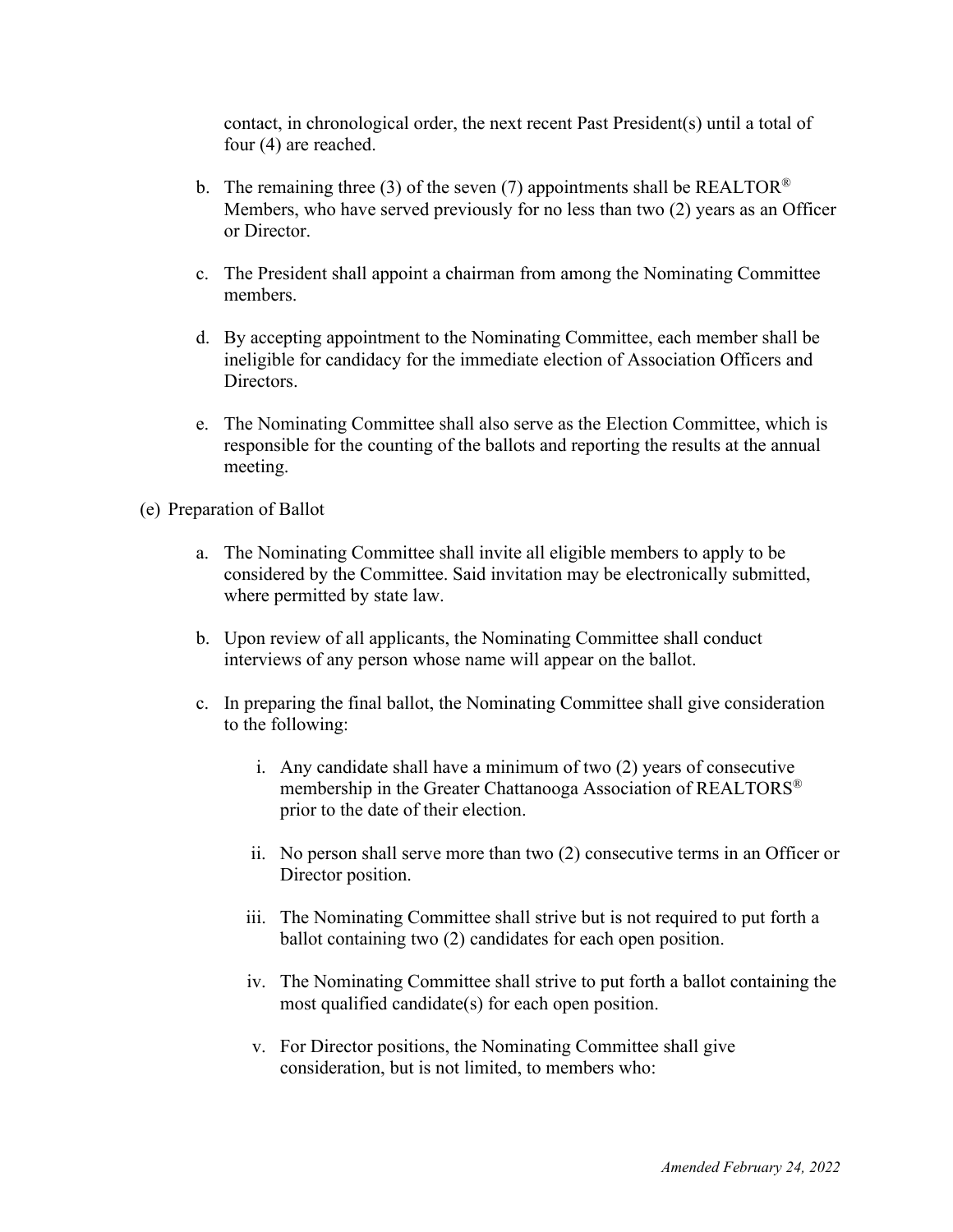- 1. Were actively involved on a local, state or national Association committee or task force; or
- 2. Served as an officer of a local council or chapter; or
- 3. Participated in a local, state or national Association leadership development program.
- vi. Candidates for Secretary-Treasurer shall have served no less than one (1) term as a Director or no less than one (1) year on the Budget & Finance Committee.
- vii. Candidates for President-Elect shall have served for no less than one (1) term as a Director.
- (f) Conduct of Election.
	- a. The date, time and place of the Annual Meeting shall be fixed by the Directors with notice given to all REALTOR® members at least fifteen (15) days prior to the Annual Meeting. Said notice shall include the ballot of candidates. Said notice may be electronically submitted, where permitted by state law.
	- b. Election of Officers and Directors shall be conducted by electronic ballot, which shall not include the option for write-in candidates. Voting shall begin no less than seven (7) days prior to the Annual Meeting and shall cease at 5:00 p.m. on the day preceding the Annual Meeting. Any active REALTOR® member in good standing may also cast a ballot in the election.
	- c. The candidate receiving the highest number of votes for each position shall be declared elected.
	- d. In the event of a tie vote, the issue shall be determined by lot at the Annual Meeting.

**Section 5. Vacancies.** Vacancies among the Officers and the Board of Directors shall be filled by a simple majority vote of the Board of Directors until the next annual election by the REALTOR® members.

**Section 6. Removal of Officers and Directors.** In addition to the powers and duties of the Directors provided elsewhere in these Bylaws, they shall have power to suspend or remove any Director for cause by unanimous vote of the other Directors; to fill vacancies in their own number caused by death, resignation or removal; and generally to regulate the business and affairs of the Association.

**Section 7. Indemnification of Directors and Officers.** Any person made or threatened to be made a party to a suit or proceeding by reason of the fact that he or his intestate was, is, or shall be a Director or Officer of the Company or at the request of this company a Director or Officer of another company controlled by this company shall be indemnified by this company, to the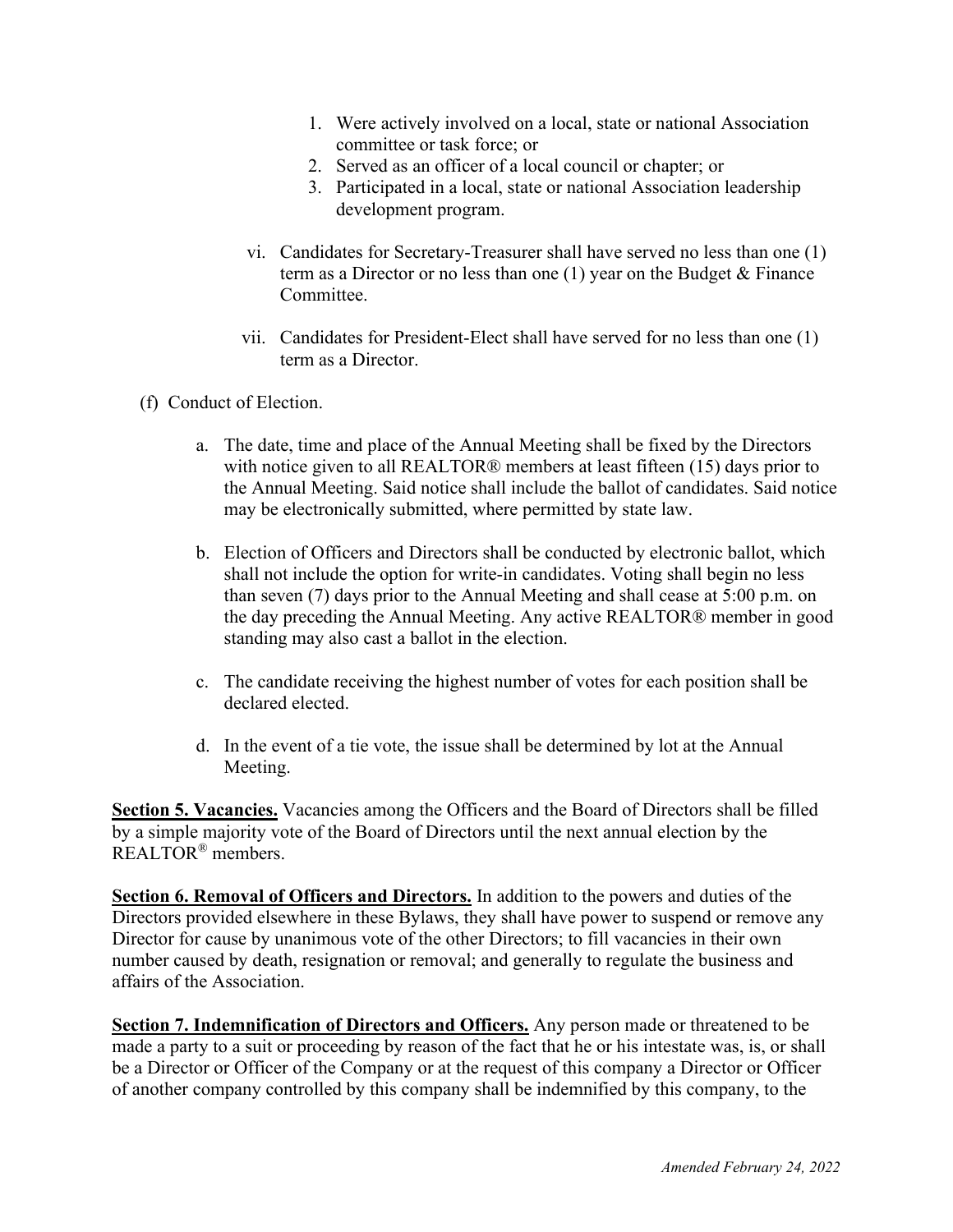maximum extent and upon the conditions provided by the laws of the State of Tennessee including Tennessee Code annotated SS48-407 through 48-411.

# **ARTICLE XII – MEETINGS**

**Section 1. Annual Meetings.** The annual meeting of the Association shall be held each year, the date, place, and hour to be designated by the Board of Directors.

**Section 2. Meetings of Directors.** The Board of Directors shall designate a regular time and place of meetings. Absence from three (3) regular meetings in one (1) calendar year shall be construed as resignation. A quorum for the transaction of business shall be a majority of the Board of Directors, except as may otherwise be required by state law.

**Section 3. Other Meetings.** There will be a meeting of REALTOR® members held twice annually.

**Section 4. Notice of Meetings.** Written notice shall be given to every member entitled to participate in the meeting at least one (l) week preceding all meetings. If a special meeting is called, it shall be accompanied by a statement of the purpose of the meeting.

**Section 5. Quorum for Membership Meetings.** A quorum for the transaction of business at general and/or special meetings of the membership shall consist of 10% of the Members eligible to vote, except as may otherwise be required by state law.

**Section 6. Electronic Transaction of Business.** To the fullest extent permitted by law, the Board of Directors or membership may conduct business by electronic means.

**Section 7. Action without Meeting.** Unless specifically prohibited by the articles of incorporation, any action required or permitted to be taken at a meeting of the Board of Directors may be taken without a meeting if a consent in writing, setting forth the action so taken, shall be signed by all of the directors. The consent shall be evidenced by one or more written approvals, each of which sets forth the action taken and bears the signature of one or more directors. All the approvals evidencing the consent shall be delivered to the chief staff executive or his designee to be filed in the corporate records. The action taken shall be effective when all the directors have approved the consent unless the consent specifies a different effective date.

**Section 8. Attendance by Telephone.** Members of the Board of Directors may participate in any meeting through the use of a conference telephone or similar communication equipment by means of which all persons participating in the meeting can hear each other. Such participation shall be at the discretion of the President and shall constitute presence at the meeting.

# **ARTICLE XIII – COMMITTEES**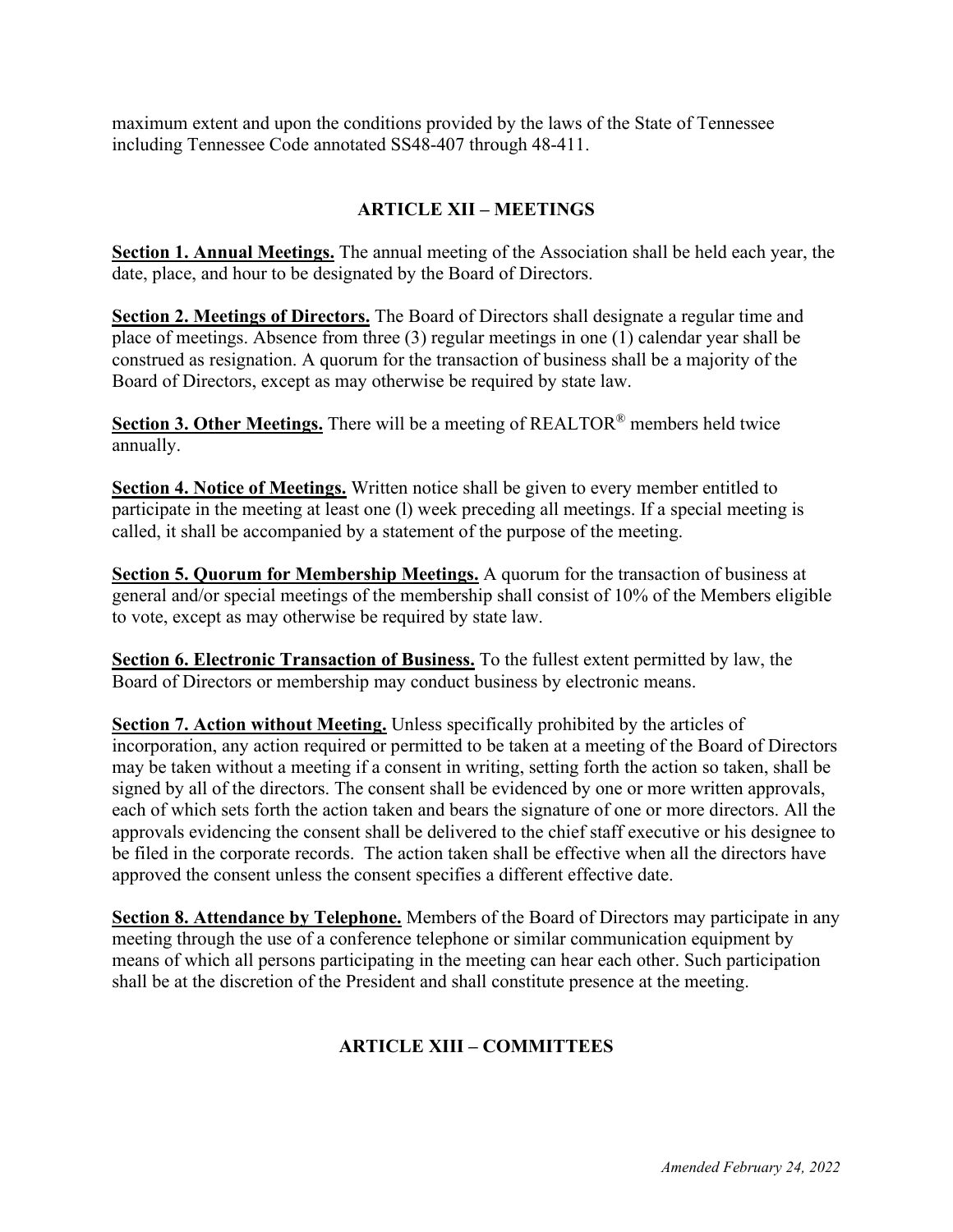**Section 1. Standing Committees.** The President shall appoint from among the REALTOR® Members, subject to confirmation by the Board of Directors, a chairman for the following standing committees:

Diversity Inclusion Governmental Affairs Budget & Finance Grievance

Multiple Listing Service Nominating Committee Professional Standards

A member shall be limited to serving no more than two (2) consecutive terms as chairman of standing committee.

**Section 2. Special Committees & Task Forces.** The President shall appoint, subject to confirmation by the Board of Directors, a chairman for special committees and task forces as deemed necessary. A member shall be limited to serving no more than two (2) consecutive terms as chairman of a special committee or task force.

**Section 3. Organization.** All committees shall be of such size and shall have duties, functions, and powers as assigned by the President or the Board of Directors except as otherwise provided in these Bylaws.

**Section 4. President.** The President shall be an ex-officio member of all standing committees and shall be notified of their meetings.

**Section 5. Action without Meeting.** Any committee or task force may act by unanimous consent in writing, by conference call or by email without a meeting. The consent shall be evidence by one or more written approvals, each of which sets forth the action and bears the signature of one or more of the members of the committee or task force.

**Section 6. Attendance.** Any member of a committee or task force who fails to attend three (3) regular meetings in one (1) calendar year shall be construed as resignation. Members of a committee or task force may participate in any meeting through the use of a conference telephone or similar communication equipment by means of which all persons participating in the meeting can hear each other. Such participation shall be at the discretion of the chairman and shall constitute presence at the meeting.

**Section 7. Executive Committee.** The Association shall have an Executive Committee. The officers of the Association and the Immediate Past President shall be the members of the Executive Committee. The Executive Committee shall have all of the powers and authority to take actions that could be taken by of the Board of Directors, such authority to be exercised between meetings of the Board of Directors, consistent at all times with the limitations imposed by the Board of Directors, the Bylaws of the Corporation and the laws of the State of Tennessee provided that the Executive Committee may not (1) authorize distributions; (2) approve or recommend to members dissolution, merger or the sale, pledge or transfer of all or substantially all of the Association's assets; (3) elect, appoint or remove directors or fill vacancies on the Board of Directors or on any of its committees; or (4) adopt, amend or repeal the Charter or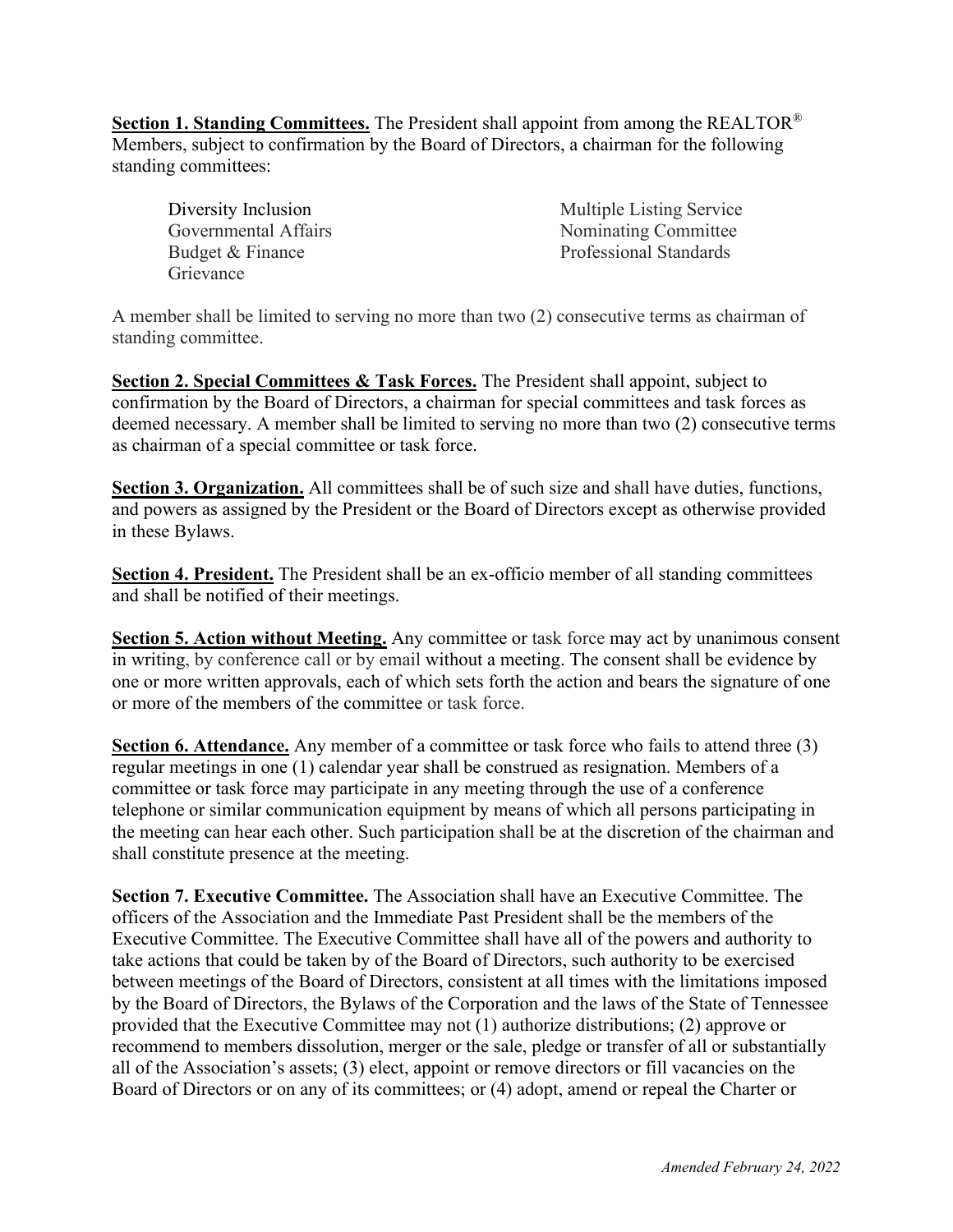Bylaws. The committee shall report any action taken to the meeting of the Board of Directors next following the taking of such action, unless the Board of Directors otherwise requires. So far as applicable, the provisions of law relating to the conduct of meetings of the board shall govern meetings of the Executive Committee.

### **ARTICLE XIV – FISCAL & ELECTIVE YEAR**

**Section 1.** The fiscal and elective year of the Association shall be January 1 to December 31.

### **ARTICLE XV – RULES OF ORDER**

**Section 1.** *Robert's Rules of Order*, latest edition, shall be recognized as the authority governing the meetings of the Association, its Board of Directors, and committees, in all instances wherein its provisions do not conflict with these Bylaws.

#### **ARTICLE XVI – AMENDMENTS**

**Section 1.** These Bylaws may be amended by the majority vote of the members present and qualified to vote at any business meeting or by email at which a quorum is present or participates and, provided the substance of such proposed amendment or amendments shall be plainly stated in the call for the meeting, except that the Board of Directors may, at any regular or special meeting of the Board of Directors at which a quorum is present, approve amendments to the Bylaws which are mandated by NAR policy.

**Section 2.** Notice of all meetings at which amendments are to be considered shall be mailed or emailed to every member eligible to vote at least one (l) week prior to the meeting.

**Section 3.** Amendments to these Bylaws affecting the admission or qualification of members, the use of the terms REALTOR<sup>®</sup> and REALTORS<sup>®</sup>, or any alteration in the territorial jurisdiction of the Association shall become effective upon their approval as authorized by the Board of Directors of the NATIONAL ASSOCIATION OF REALTORS®.

### **ARTICLE XVII – DISSOLUTION**

**Section 1.** Upon the dissolution of this Association, the Board of Directors, after providing for the payment of all obligations, shall distribute any remaining assets to the Tennessee REALTORS® or, within its discretion, to any other non-profit tax exempt real estate organization.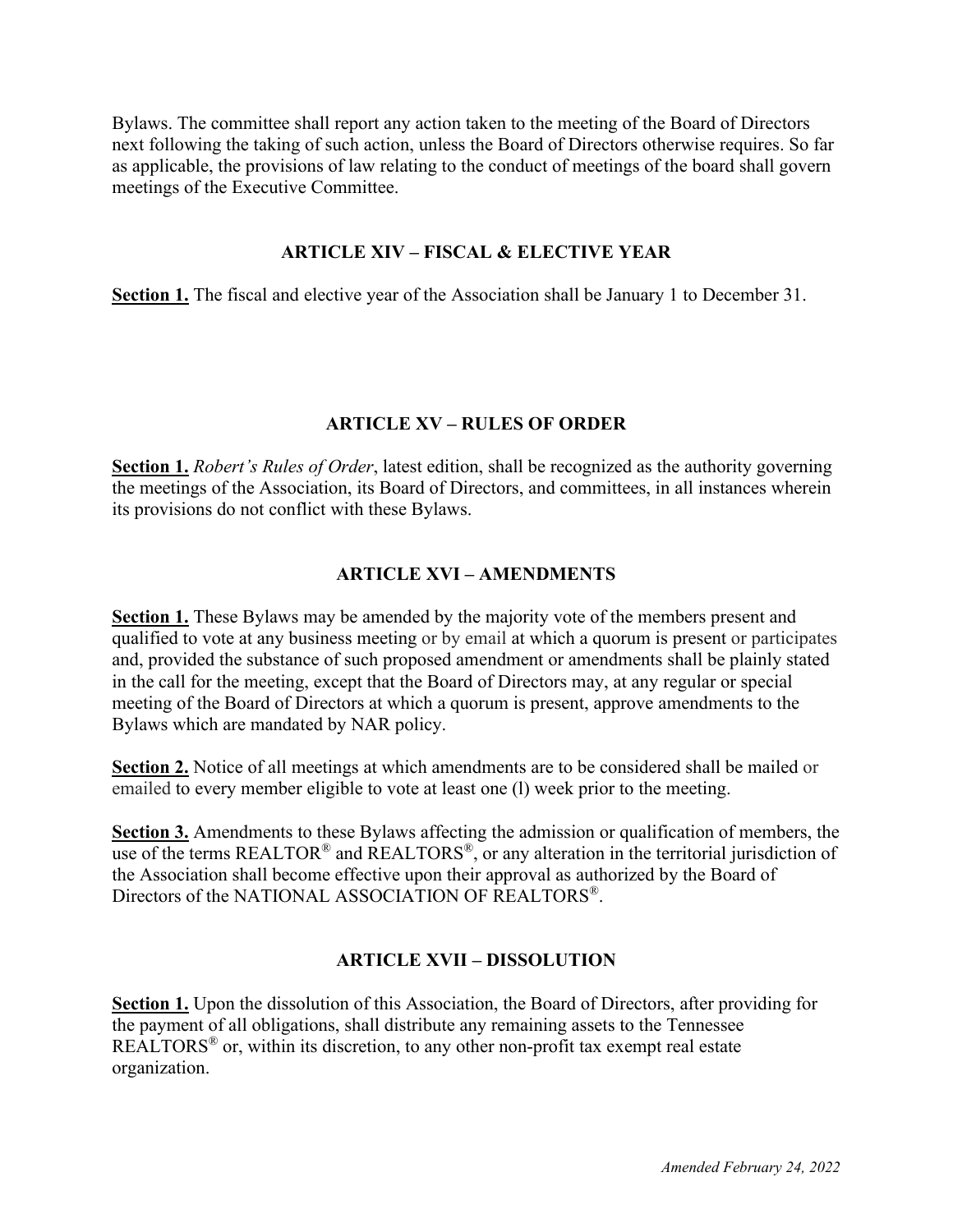## **ARTICLE XVIII – MULTIPLE LISTING**

**Section 1. MLS Function.** A multiple listing service is a means by which authorized participants make blanket unilateral offers of compensation to other participants (acting as subagents, buyer agents, or in other agency or nonagency capacities defined by law); by which cooperation among participants is enhanced; by which information is accumulated and disseminated to enable authorized participants to prepare appraisals, analysis, and other valuations of real property for bona fide clients and customers; by which participants engaging in real estate appraisal contribute to common databases; and is a facility for the orderly correlation and dissemination of listing information so participants may better serve their clients and the public. Entitlement to compensation is determined by the cooperating broker's performance as procuring cause of sale (or lease).

**Section 2. Election and Appointment.** The members of the MLS Committee will be elected or appointed as follows: The President-Elect of the Association shall appoint annually a Participant as Vice Chairman of the MLS Committee who shall serve as Chairman of the MLS Committee the following year. The Vice Chairman shall have served on the MLS Committee for one (1) year prior to his or her appointment as Vice Chairman. The Chairman and the Vice Chairman shall be from different firms, partnerships, corporations or limited liability companies. Neither the Chairman nor the Vice Chairman of the Committee can simultaneously serve as an officer of the Association. The Chairman of the MLS Committee and the President of the Association must be from different firms, partnerships, corporations or limited liability companies. In the event that a transfer results in the Chairman of the MLS Committee and the President of the Association being from the same firm, partnership or corporation, the MLS Committee Chairman shall resign. For the first year of operation, the current Vice Chairman of Multiple Listing Service of Chattanooga, Inc. shall serve as Chairman of the MLS Committee and the President-Elect of the Association will appoint a Participant to serve as the Vice Chairman of the MLS Committee. The other nine members of the MLS Committee will be elected by the Participants (as hereinafter defined). Two of these nine must be Subscribers (as hereinafter defined) and seven of the nine must be Participants. For calendar year 2016 the seven Participants and two of the Subscribers currently serving on the Board of Directors of Multiple Listing Service of Chattanooga, Inc. shall be selected by the Board of Directors of the Association to serve. Four of the Participants for the first year will serve a two year term and three will serve a one-year term, and one of the Subscribers will serve a two-year term and the other shall serve a one-year term, as determined by the Board of Directors. For subsequent years, as each elected member's term expires, his or her successor shall be elected for a two year term. The MLS Committee may appoint a nominating committee to identify nominees and submit the slate of nominees to the Participants for election. No more than (3) members of the MLS Committee can be from the same firm, partnership, corporation or limited liability company.

**Section 3. Vacancies.** Any vacancy in the position of Chairman of the MLS Committee shall be filled by appointment by the President of the Association. Any vacancy in the position of Vice-Chairman of the MLS Committee shall be filled by appointment by the President-Elect of the Association. Any other vacancy on the MLS Committee shall be filled as provided in these bylaws.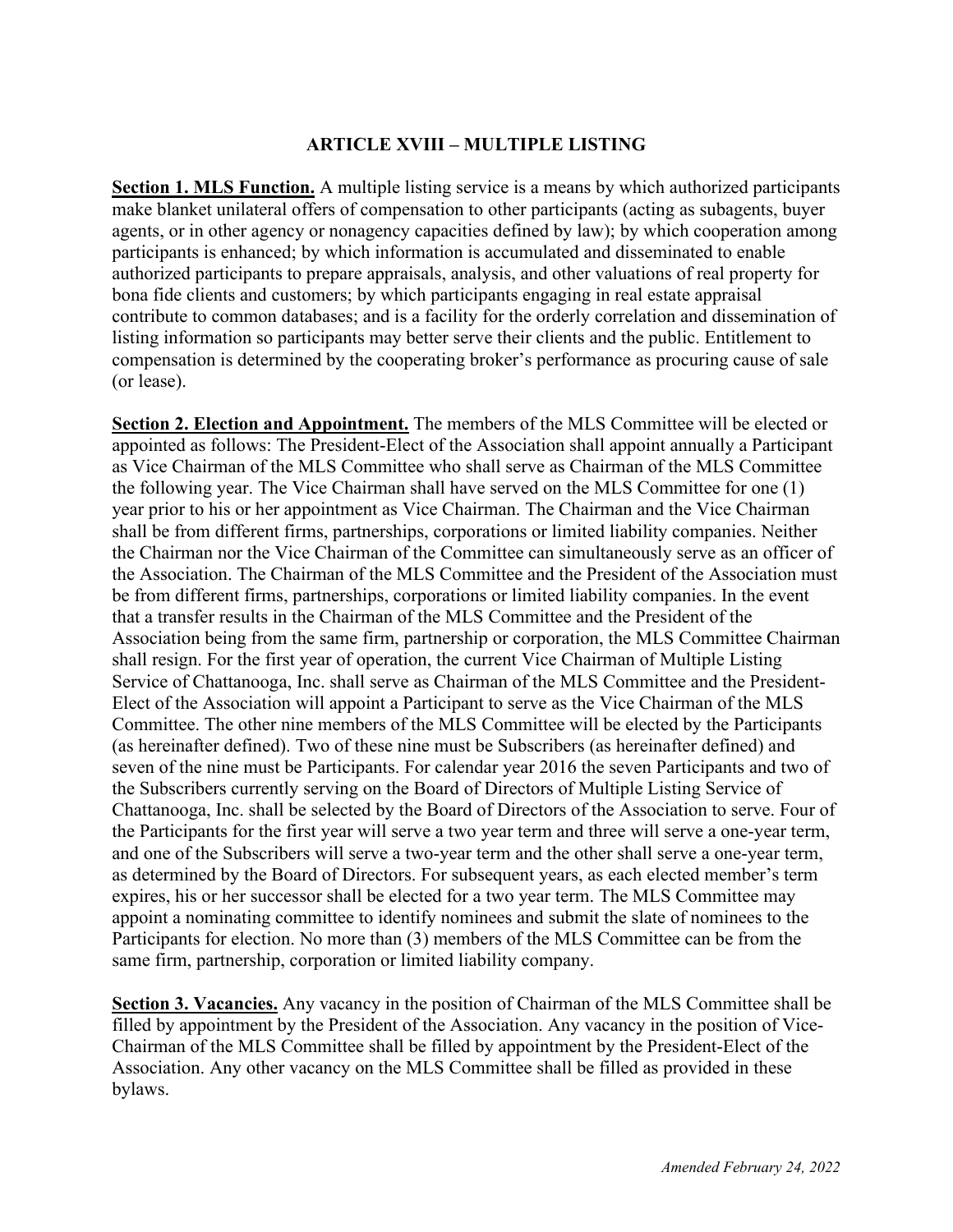**Section 4. Purpose of MLS Committee.** The purpose of the MLS Committee is to establish and maintain policies and procedures for the multiple listing service system and multiple listing service data provided to the multiple listing service by the multiple listing service Participants and Subscribers. As different technologies become more readily available to Realtors®, the MLS Committee will be responsible for decisions regarding updates to the system, and the manner in which the multiple listing service is utilized, in order to maintain the integrity of the systems while not limiting the creativity and profitability of the Participants.

**Section 5. Operation.** The provisions of the bylaws regarding meetings, actions, voting, attendance requirements, removals, and indemnification applicable to the Board of Directors of the Association shall apply to the MLS Committee to the extent logically applicable. Any action taken on any MLS matter by the MLS Committee shall be effective unless overruled by a twothirds (2/3) vote of the Board of Directors of the Association. The Board of Directors of the Association shall not itself, except as provided in Section 10 below with respect to the setting of fees for participation in the multiple listing service take any action relating to the multiple listing service system and its data except upon recommendation by the MLS Committee.

**Section 6. Participation.** Any REALTOR® of this or any other association who is a principal, partner, corporate officer, or branch office manager acting on behalf of a principal, without further qualification, except as otherwise stipulated in these bylaws, shall be eligible to participate in multiple listing upon agreeing in writing to conform to the rules and regulations thereof and to pay the costs incidental thereto. However, under no circumstances is any individual or firm, regardless of membership status, entitled to multiple listing service membership or participation unless they hold a current, valid real estate broker's license and offer or accept compensation to and from other participants or are licenses or certified by an appropriate state regulatory agency to engage in the appraisal of real property. Use of information developed by or published by an association multiple listing service is strictly limited to the activities authorized under a participant's licensure(s) or certification and unauthorized uses are prohibited. Further, none of the foregoing is intended to convey participation or membership or any right of access to information developed by or published by an association multiple listing service where access to such information is prohibited by law. "Participant" or "participant" is a person who is entitled to participate in accordance with this Section. All other personas who are permitted to use the MLS service are Subscribers, as hereafter defined.

Mere possession of a broker's license is not sufficient to qualify for MLS participation. Rather, the requirement that an individual or firm offers or accepts cooperation and compensation means that the participant actively endeavors during the operation of its real estate business to list real property of the type listed on the MLS and/or to accept offers of cooperation and compensation made by listing brokers or agents in the MLS. "Actively" means on a continual and ongoing basis during the operation of the participant's real estate business. The "actively" requirement is not intended to preclude MLS participation by a participant or potential participant that operates a real estate business on a part-time, seasonal, or similarly time-limited basis or that has its business interrupted by periods of relative inactivity occasioned by market conditions. Similarly, the requirement is not intended to deny MLS participation to a participant or potential participant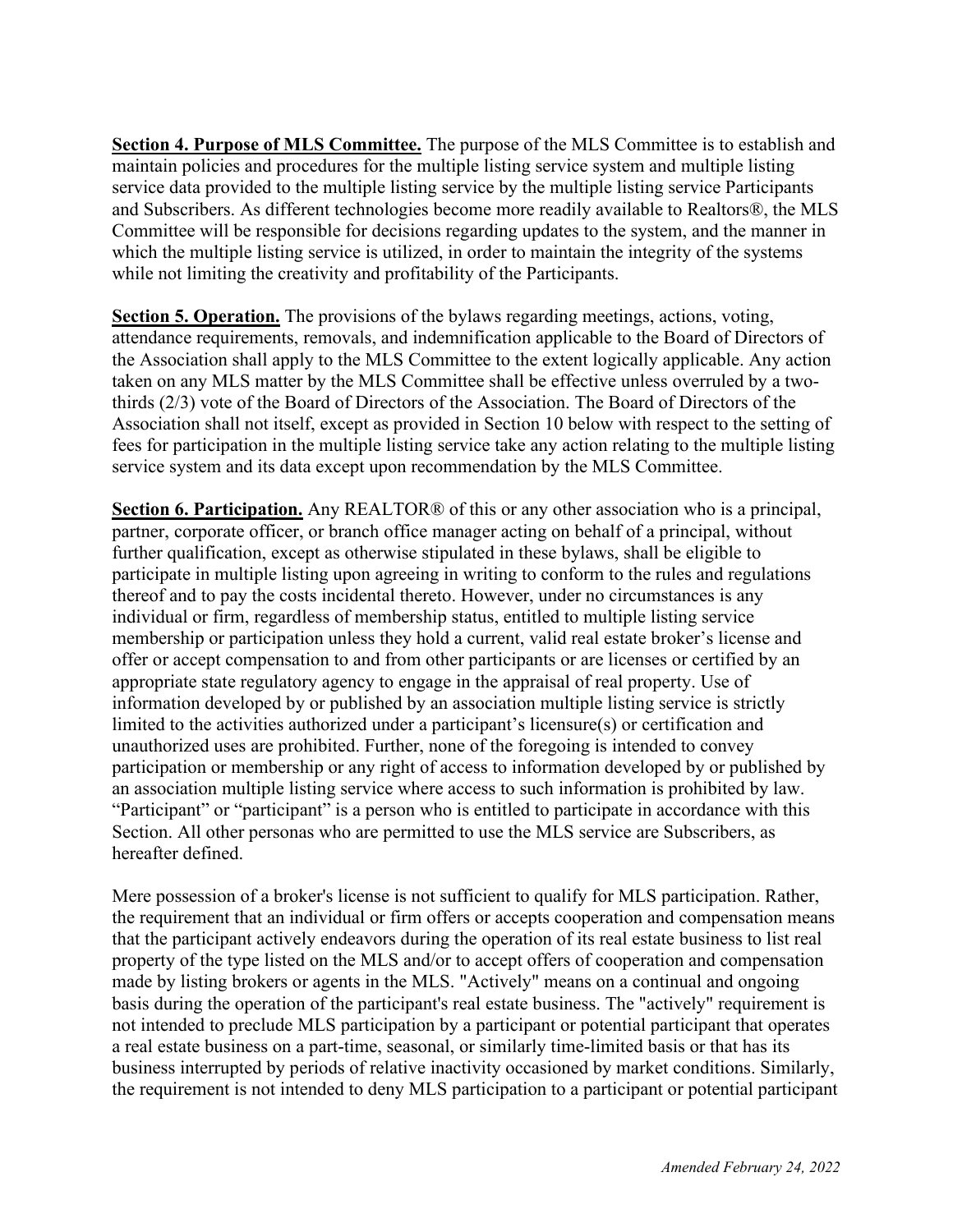who has not achieved a minimum number of transactions despite good faith efforts. Nor is it intended to permit the MLS Committee to deny participation based on the level of service provided by the participant or potential participant as long as the level of service satisfies state law.

The key is that the participant or potential participant actively endeavors to make or accept offers of cooperation and compensation with respect to properties of the type that are listed on the MLS in which participation is sought. This requirement does not permit the MLS Committee to deny participation to a participant or potential participant that operates a "Virtual Office Website" (VOW) (including a VOW that the participant uses to refer customers to other participants) if the participant or potential participant actively endeavors to make or accept offers of cooperation and compensation. The MLS Committee may evaluate whether a participant or potential participant actively endeavors during the operation of its real estate business to offer or accept cooperation and compensation only if the MLS Committee has a reasonable basis to believe that the participant or potential participant is in fact not doing so. These requirements shall be applied in a nondiscriminatory manner to all participants and potential participants.

Any applicant for MLS participation and any licensee (including licensed or certified appraisers) affiliated with an MLS participant who desires access to MLS-generated information shall complete an orientation program of no more than eight (8) classroom hours devoted to the MLS Rules and Regulations and computer training related to MLS information entry and retrieval within thirty (30) days after access has been provided.

Participants and Subscribers may be required, at the discretion of the MLS Committee, to complete additional training of not more than four (4) classroom hours in any twelve (12) month period when deemed necessary by the MLS Committee to familiarize Participants and Subscribers with system changes or enhancement and/or changes to MLS rules or policies. Participants and Subscribers must be given the opportunity to complete any mandated additional training remotely.

NOTE: Associations are not required to establish prerequisites for MLS participation beyond holding REALTOR® (principal) membership in an association. However, if the association wishes to establish these requirements for MLS participation or for access to MLS-generated information, the requirement of attendance at an orientation program is the most rigorous requirement that may be established.

Each principal of a real estate firm shall be a MLS "participant," and each shall have a separate vote on MLS matters specified in the bylaws. Brokers or salespersons other than principals are not considered "participants" in the service, but have access to and/or use of the service through the principal(s) with whom they are affiliated.

**Section 7. Application for Participation.** Application for participation in the multiple listing service shall be made in such manner and form as may be prescribed by the MLS Committee and made available to any REALTOR® Principal of this or any other association requesting it. The application form shall contain a signed statement agreeing to abide by these bylaws relating to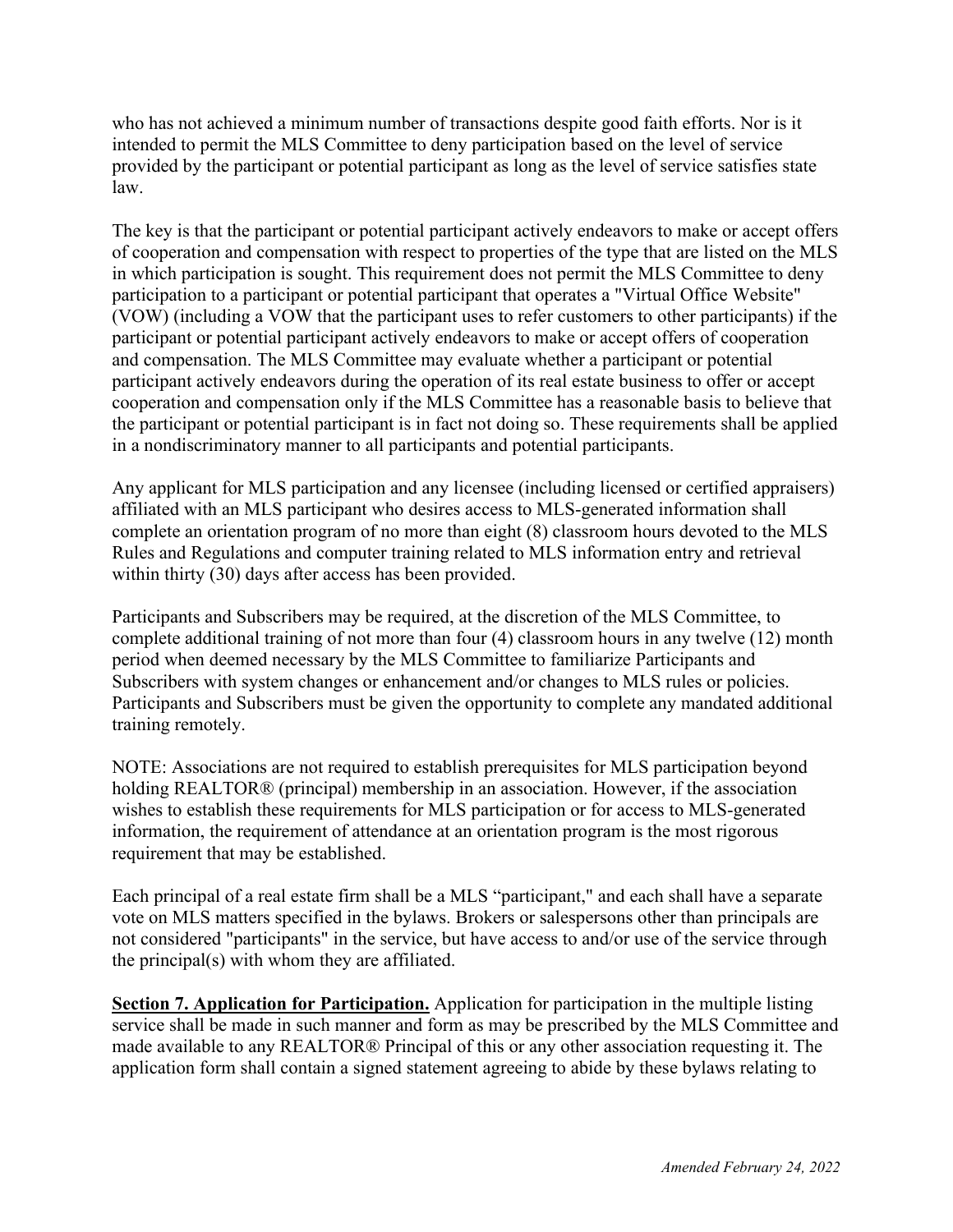the multiple listing service and any other applicable rules and regulations as are from time to time adopted or amended.

**Section 8. Discontinuance of Service.** Participants in the Association's multiple listing service may discontinue the service by giving ten (10) days written notice and may reapply to the service after two (2) months by making formal application in the manner prescribed for new applicants for participation provided all past dues and fees are fully paid.

**Section 9. Subscribers.** Subscribers (or users) of the MLS include non-principal brokers, sales associates, and licensed and certified appraisers affiliated with Participants. Subscribers also include affiliated unlicensed administrative and clerical certification as real estate appraisers who are under the direct supervision of an MLS Participant or the Participant's licensed designee.

**Section 10. Service Charges.** The charges made to Participants and Subscribers for participation in the multiple listing service for 2016 shall be the same charges as 2015. Thereafter, either the MLS Committee or the Board of Directors of the Association may increase the charges by up to 5% per annum. Any increase in charges above 5% per annum may be made by the MLS Committee and shall be effective unless overruled by a two-thirds (2/3) vote of the Board of Directors of the Association.

**Section 11. Authority of MLS Committee.** The MLS Committee shall have no power or authority to hire or fire any employees of the Association, to have any bank accounts separate from the Association, or to have any source of revenue other than the service charges referenced in Section 10 above. The MLS Committee shall have the right to adopt an annual budget which shall be subject to veto by a two-third (2/3) vote of the Board of Directors of the Association. The MLS Committee shall have the right to bind the Association to contractual obligations, subject to veto by a two-thirds (2/3) vote of the Board of Directors of the Association.

**Section 12. Exercise of Veto Power.** The veto power of the Board of Directors of the Association shall be exercised by a two-thirds (2/3) vote of the members of the Board of Directors in attendance at the next duly constituted meeting of the Board of Directors following receipt of notice by the President of the Association of action taken by the MLS Committee over which the Board of Directors has veto power. If the veto power is not exercised at the next meeting of the Board of Directors, the action taken by the MLS Committee shall be final and binding on the Association.

# **MEMBERSHIP POLICY STATEMENTS**

*NOTE: The following policy statements of the NATIONAL ASSOCIATION OF REALTORS® are provided for informational purposes and not part of the Bylaws of the Greater Chattanooga Association of REALTORS®.* 

**Board of Choice:** The primary board of affiliation elected by a REALTOR® must be in the state where the REALTOR<sup>®</sup> is licensed and maintains his/her principal place of business. Licensees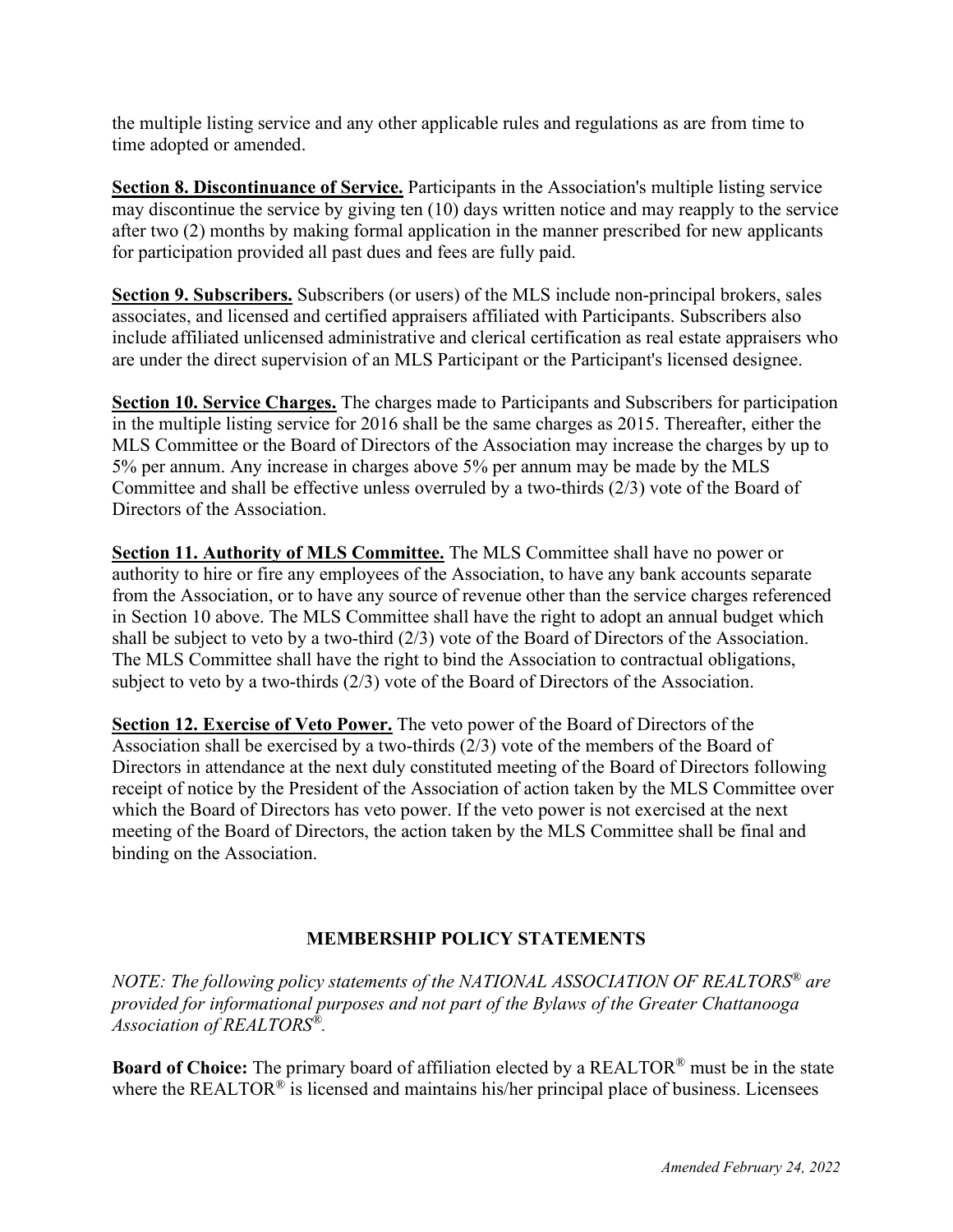affiliated with a REALTOR® firm may choose as their "primary" board any board in the state where the firm maintains a "designated" REALTOR<sup>®</sup>.

Membership shall be available in a secondary board on terms and conditions no more stringent than the requirements established in the board's Bylaws for REALTOR® (and REALTOR-ASSOCIATE® where applicable) membership. The privileges of membership shall be the same including the right to vote and hold office. Membership will be granted to individuals who hold REALTOR<sup>®</sup> or REALTOR-ASSOCIATE<sup>®</sup> membership in their primary board without any requirement that the designated REALTOR® they are licensed or affiliated with hold membership in the secondary board. However, MLS services will only be available if the designated REALTOR® participates in the MLS. Board dues shall not include a national allocation since NAR dues have been paid through the member's primary board. A state allocation may only be included if the member's primary board is located in a different state.

REALTORS® shall be entitled to purchase services from boards other than their primary board without the necessity of holding membership in those boards. Service fees will be determined by the individual boards. However, the board may require that a REALTOR<sup>®</sup> (principal) be licensed in the state as a condition of MLS participation.

**Board of Choice Across State Lines:** Members may join a primary board across contiguous state lines. State association membership would be in the state where primary board membership is held. To become effective July 1, 1996, with optional local board adoption sooner.

**Portability of Membership Records (Files):** In order to facilitate timely processing of applications for membership and to assist associations in determining an applicant's qualification for REALTOR® membership, associations shall, based on a request from another association, share information about current or former members. Minimum "core" member information shall include:

- 1. Previous applications for membership
- 2. All final findings of Code of Ethics violations and violations of other membership duties in this or any other REALTOR<sup>®</sup> association within the past three (3) years (when available)
- 3. Pending complaints alleging violations of the Code of Ethics or alleging violations of other membership duties
- 4. Incomplete or (pending) disciplinary measures
- 5. Pending arbitration requests (or hearings)
- 6. Unpaid arbitration awards or unpaid financial obligations to this or any other REALTOR® association or its MLS
- 7. Any misuse of the term  $REALTOR^{\circledR}$  or  $REALTOR^{\circledR}$  in the name of the applicant's firm

An association may, at its discretion, consider information received from other associations when determining whether an applicant satisfies the association's membership requirements as established in the association's bylaws (not to exceed NAR's *Membership Qualification Criteria*).